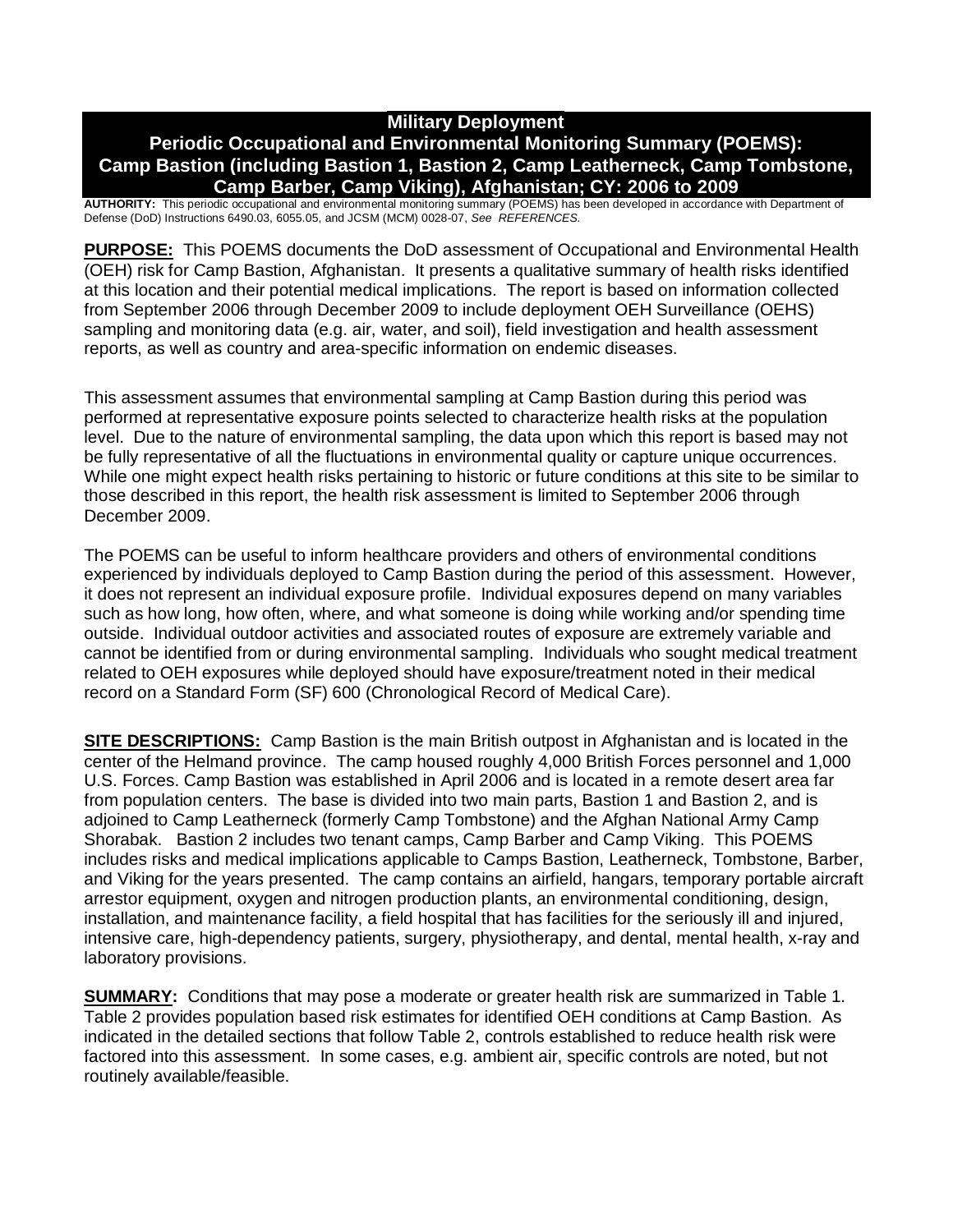## **Table 1: Summary of Occupational and Environmental Conditions with MODERATE or Greater Health Risk**

#### *Short-term health risks & medical implications:*

The following may have caused acute health effects in some personnel *during deployment at Camp Bastion*:

Food/waterborne diseases (e.g., bacterial diarrhea, Hepatitis A, Typhoid fever, Brucellosis, diarrhea-cholera, diarrhea-protozoal, Hepatitis E); other endemic diseases (malaria, cutaneous leishmaniasis, Crimean-Congo hemorrhagic fever, Sandfly fever, Typhus-miteborne, Tuberculosis (TB), Rabies, Anthrax, Q fever), heat stress, and burn pits. For food/waterborne diseases (e.g., bacterial diarrhea, hepatitis A, Typhoid fever, Brucellosis, diarrhea-cholera, diarrhea-protozoal, Hepatitis E), if ingesting food and water off post, the health effects can temporarily incapacitate personnel (diarrhea) or result in prolonged illness (Hepatitis A, Typhoid fever, Hepatitis E, and Brucellosis). For heat stress, risk can be greater for susceptible persons including those older than 45, of low fitness level, unacclimatized personnel, or individuals with underlying medical conditions. Risks from food/waterborne diseases and heat stress may have been reduced with preventive medicine controls and mitigation, which includes Hepatitis A and Typhoid fever vaccinations, and only drinking from approved water sources in accordance with standing CENTCOM policy. For other vector-borne endemic diseases (malaria, cutaneous leishmaniasis, Crimean-Congo hemorrhagic fever, Sandfly fever, Typhus-miteborne), these diseases may constitute a significant risk due to exposure to biting vectors. For respiratory diseases (Tuberculosis (TB)), personnel in close-quarter conditions could have been at risk for person-to-person spread. Animal contact diseases (Rabies, Anthrax, Q fever), pose year-round risk for those who had interactions off post. For exposure to burn pits and particulate matter (PM<sub>10</sub>), exposures may result in mild to more serious short-term health effects (e.g., eye, nose or throat and lung irritation) in some personnel while at this site, and certain subgroups of the deployed forces (e.g., those with pre-existing asthma/cardio pulmonary conditions) are at greatest risk of developing notable health effects. Although most effects from exposure to burn pits and particulate matter should have resolved post-deployment, providers should be prepared to consider the relationship between deployment exposures and current complaints. Some individuals may have sought treatment for acute respiratory irritation during their time at Camp Bastion. Personnel who reported with symptoms or required treatment while at this site should have exposure/treatment noted in medical record on a Standard Form (SF) 600 (*Chronological Record of Medical Care*).

#### *Long-term health risks & medical implications:*

The hazards associated with potential long-term health effects at Camp Bastion include inhalable fine particulate matter less than 2.5 micrometers in diameter (PM2.5), and Leishmaniasis-visceral (chronic) infection, a more latent form of the disease. Visceral leishmaniasis causes severe febrile illness typically requiring hospitalization with convalescence over 7 days. Leishmaniasis parasites may survive for years in infected individuals, and this infection may go unrecognized until infections become symptomatic years later. It is considered possible that some otherwise healthy personnel who were exposed for a long-term period to PM2.5 levels could develop certain health conditions (e.g., reduced lung function, cardiopulmonary disease). Personnel with a history of asthma or cardiopulmonary disease could potentially be more likely to develop such chronic health conditions. While the PM2.5 exposures are documented and archived, at this time there are no specific recommended, post-deployment medical surveillance evaluations or treatments. Providers should still consider overall individual health status (e.g., any underlying conditions/susceptibilities) and any potential unique individual exposures (such as burn pits, or occupational or specific personal dosimeter data) when assessing individual concerns. Certain individuals may need to be followed/evaluated for specific occupational exposures/injuries (e.g., annual audiograms as part of the medical surveillance for those enrolled in the Hearing Conservation Program; and personnel covered by Respiratory Protection Program and/or Hazardous Waste/Emergency Responders Medical Surveillance).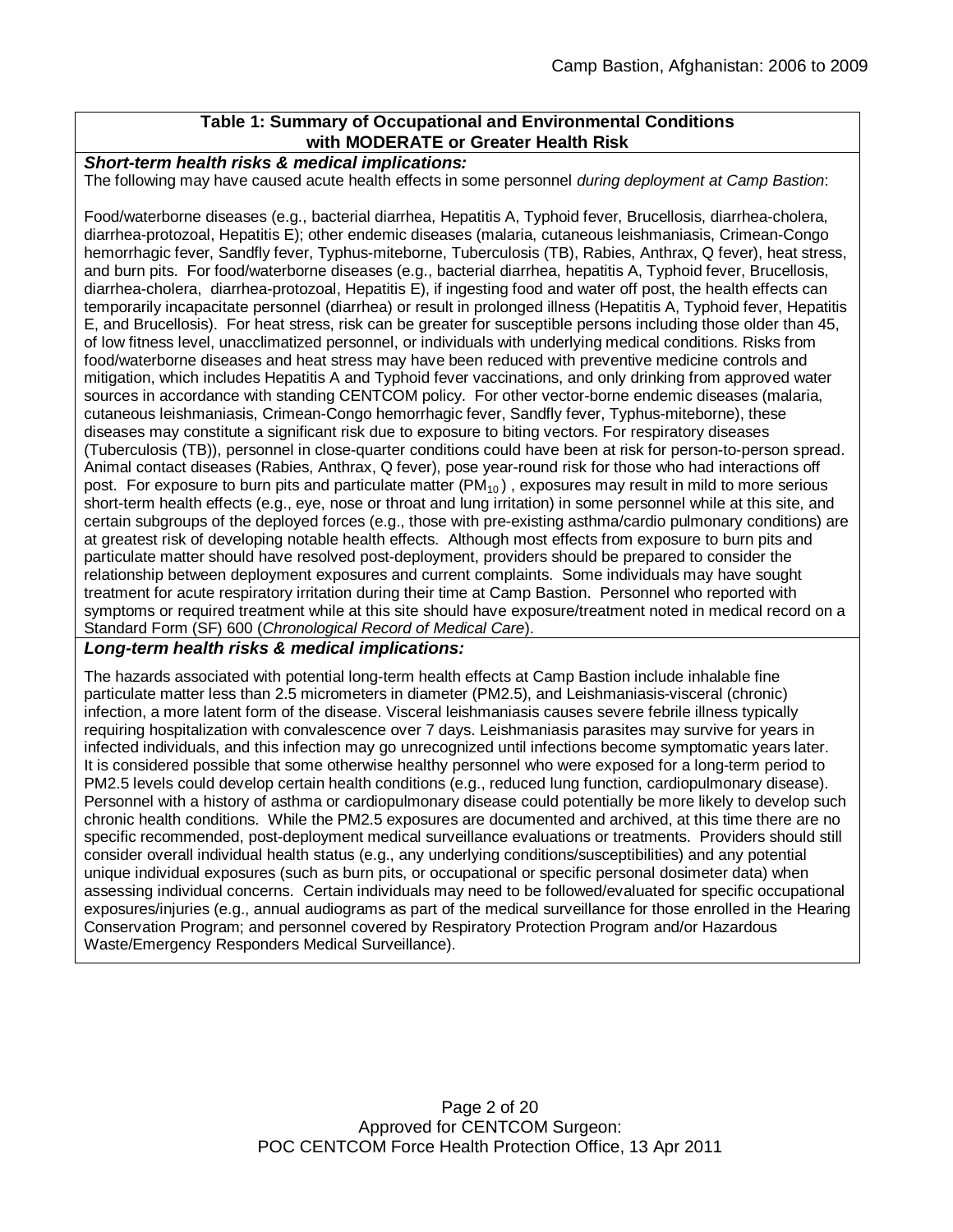| Source of<br><b>Identified Health</b><br>Risk <sup>3</sup>                         | Unmitigated Health Risk Estimate <sup>4</sup>                                                                                                                                                                                                                                                                                                                                                                                                                                                                                                                                                                                       | <b>Control Measures</b><br><b>Implemented</b>                                                                                                                                                                       | <b>Residual Health Risk Estimate<sup>4</sup></b>                                                                                                                                                                                                                                                                  |
|------------------------------------------------------------------------------------|-------------------------------------------------------------------------------------------------------------------------------------------------------------------------------------------------------------------------------------------------------------------------------------------------------------------------------------------------------------------------------------------------------------------------------------------------------------------------------------------------------------------------------------------------------------------------------------------------------------------------------------|---------------------------------------------------------------------------------------------------------------------------------------------------------------------------------------------------------------------|-------------------------------------------------------------------------------------------------------------------------------------------------------------------------------------------------------------------------------------------------------------------------------------------------------------------|
| <b>AIR</b>                                                                         |                                                                                                                                                                                                                                                                                                                                                                                                                                                                                                                                                                                                                                     |                                                                                                                                                                                                                     |                                                                                                                                                                                                                                                                                                                   |
| Particulate<br>matter less than<br>10 microns in<br>diameter (PM <sub>10</sub> )   | Short-Term Health Risk. Variable<br>(None to Low): Daily levels vary,<br>acute health effects (e.g., upper<br>respiratory tract irritation) are more<br>pronounced during peak days. More<br>serious effects are possible in<br>susceptible persons (e.g., those with<br>asthma/existing respiratory diseases).<br>Long-Term Health Risk. Not<br>evaluated-no available health                                                                                                                                                                                                                                                      | Limiting strenuous<br>physical activities when air<br>quality is especially poor;<br>and actions such as<br>closing tent flaps,<br>windows, and doors.                                                              | Short-term: Moderate, Daily levels<br>vary, acute health effects (e.g., upper<br>respiratory tract irritation) more<br>pronounced during peak days. More<br>serious effects are possible in<br>susceptible persons (e.g., those with<br>asthma/existing respiratory diseases).<br>Long-term: No health guidelines |
|                                                                                    | guidelines.                                                                                                                                                                                                                                                                                                                                                                                                                                                                                                                                                                                                                         |                                                                                                                                                                                                                     |                                                                                                                                                                                                                                                                                                                   |
| Particulate<br>matter less than<br>2.5 microns in<br>diameter (PM <sub>2.5</sub> ) | Short-term: Variable (None to Low):<br>Majority of the time no anticipated<br>acute health effects from PM 2.5;<br>certain peak levels may produce<br>effects as described for $PM_{10}$ .                                                                                                                                                                                                                                                                                                                                                                                                                                          | Limiting strenuous<br>physical activities when air<br>quality is especially poor;<br>and actions such as<br>closing tent flaps,<br>windows, and doors.                                                              | Short-term: Low, A majority of the time<br>mild acute (short term) health effects<br>are anticipated; certain peak levels<br>may produce mild eye, nose, or throat<br>irritation in some personnel and pre-<br>existing health conditions (e.g.,<br>asthma, or cardiopulmonary diseases)<br>may be exacerbated.   |
|                                                                                    | Long-term: Moderate: Small<br>percentage of persons may be at<br>increased risk for developing chronic<br>conditions (particularly those more<br>susceptible to acute effects (e.g.,<br>those with asthma/existing respiratory<br>diseases)                                                                                                                                                                                                                                                                                                                                                                                         |                                                                                                                                                                                                                     | Long-term: Low. A small percentage of<br>personnel may be at increased risk for<br>developing chronic conditions.<br>Particularly those more susceptible to<br>acute effects (e.g., those with<br>asthma/existing respiratory diseases).                                                                          |
| <b>ENDEMIC</b><br><b>DISEASE</b>                                                   |                                                                                                                                                                                                                                                                                                                                                                                                                                                                                                                                                                                                                                     |                                                                                                                                                                                                                     |                                                                                                                                                                                                                                                                                                                   |
| Food<br>borne/Waterborne<br>(e.g., diarrhea-<br>bacteriological)                   | Variable (Low to High):<br>High (bacterial diarrhea, Hepatitis A,<br>Typhoid fever) to Moderate (diarrhea-<br>cholera, diarrhea-protozoal,<br>brucellosis, hepatitis E). If ingesting<br>unapproved local food/water, the<br>health effects can temporarily<br>incapacitate personnel (diarrhea) or<br>result in prolonged illness (Hepatitis A,<br>Typhoid fever, Brucellosis, Hepatitis<br>E). Risk reduced to Low with<br>preventive medicine measures, which<br>include Hepatitis A and Typhoid fever<br>vaccination, and consumption of food<br>and water only from approved sources.<br>No diseases were identified as posing | Preventive measures<br>include Hepatitis A and<br>Typhoid fever vaccination<br>and consumption of food<br>and water only from<br>approved sources.                                                                  | Short-term: Low to none<br>Long-term: No data available                                                                                                                                                                                                                                                           |
|                                                                                    | a long-term health risk.                                                                                                                                                                                                                                                                                                                                                                                                                                                                                                                                                                                                            |                                                                                                                                                                                                                     |                                                                                                                                                                                                                                                                                                                   |
| Arthropod Vector<br><b>Borne</b>                                                   | High: Malaria<br>Moderate: Leishmaniasis-cutaneous,<br>Crimean-Congo hemorrhagic fever,<br>Typhus-miteborne, and sandfly fever.<br>Low: the Plague, and West Nile fever.<br>Risk from all arthropod vector borne<br>diseases is reduced to low by proper<br>wear of treated uniform, application of<br>repellent to exposed skin, and                                                                                                                                                                                                                                                                                               | Preventive measures<br>include proper wear of<br>treated uniform,<br>application of repellent to<br>exposed skin, and bed net<br>use, minimizing areas of<br>standing water and<br>appropriate<br>chemoprophylaxis. | Short-term: Low                                                                                                                                                                                                                                                                                                   |

# **Table 2. Population-Based Health Risk Estimates – Camp Bastion, Afghanistan 1, 2**

Page 3 of 20 Approved for CENTCOM Surgeon: POC CENTCOM Force Health Protection Office, 13 Apr 2011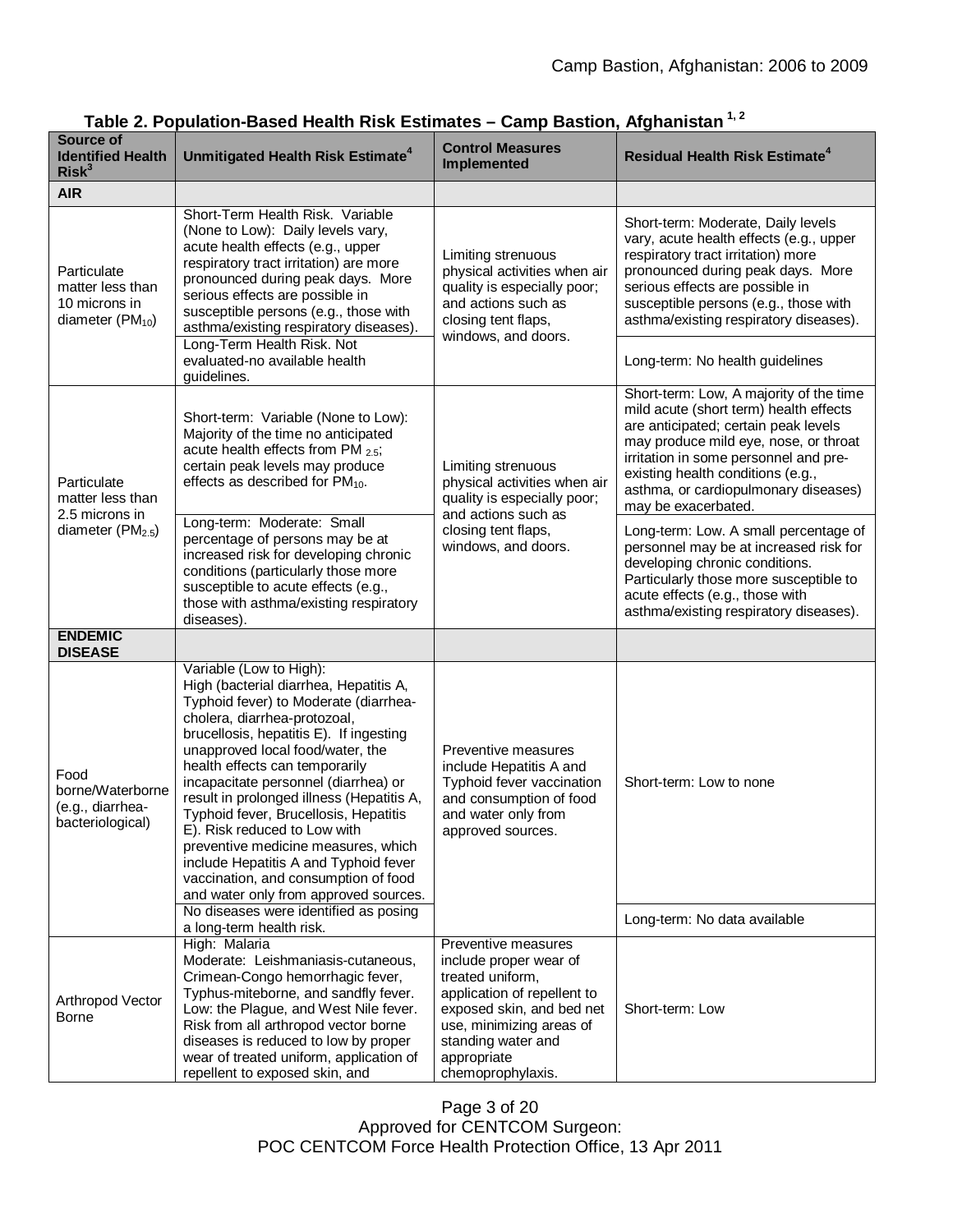| <b>Source of</b><br><b>Identified Health</b><br>Risk <sup>3</sup> | Unmitigated Health Risk Estimate <sup>4</sup>                                                                                                                                                                                                                                                                                                                                                                                                                  | <b>Control Measures</b><br>Implemented                                                                                                                                                                                                                  | <b>Residual Health Risk Estimate<sup>4</sup></b>                                                                                                                                                                                                                                                                                                                                                                                                         |
|-------------------------------------------------------------------|----------------------------------------------------------------------------------------------------------------------------------------------------------------------------------------------------------------------------------------------------------------------------------------------------------------------------------------------------------------------------------------------------------------------------------------------------------------|---------------------------------------------------------------------------------------------------------------------------------------------------------------------------------------------------------------------------------------------------------|----------------------------------------------------------------------------------------------------------------------------------------------------------------------------------------------------------------------------------------------------------------------------------------------------------------------------------------------------------------------------------------------------------------------------------------------------------|
|                                                                   | appropriate chemoprophylaxis.                                                                                                                                                                                                                                                                                                                                                                                                                                  |                                                                                                                                                                                                                                                         |                                                                                                                                                                                                                                                                                                                                                                                                                                                          |
|                                                                   | Moderate: Leishmaniasis-visceral<br>infection.                                                                                                                                                                                                                                                                                                                                                                                                                 |                                                                                                                                                                                                                                                         | Long-term: No data available                                                                                                                                                                                                                                                                                                                                                                                                                             |
| <b>Water-Contact</b><br>(e.g. wading,<br>swimming)                | Low: Leptospirosis.                                                                                                                                                                                                                                                                                                                                                                                                                                            | Recreational swimming in<br>surface waters not likely in<br>this area of Afghanistan<br>during this time period.                                                                                                                                        | Low: Leptospirosis.                                                                                                                                                                                                                                                                                                                                                                                                                                      |
|                                                                   | No diseases were identified as posing<br>a long-term health risk.                                                                                                                                                                                                                                                                                                                                                                                              |                                                                                                                                                                                                                                                         | No diseases were identified as posing<br>a long-term health risk.                                                                                                                                                                                                                                                                                                                                                                                        |
| Respiratory                                                       | Moderate: Tuberculosis (TB)<br>Low: meningococcal meningitis.                                                                                                                                                                                                                                                                                                                                                                                                  |                                                                                                                                                                                                                                                         | Short-term: Low                                                                                                                                                                                                                                                                                                                                                                                                                                          |
|                                                                   | None identified. TB is evaluated as<br>part of the PDHA (Post Deployment<br>Health Assessment). A TB skin test is<br>required post-deployment if potentially<br>exposed.                                                                                                                                                                                                                                                                                       | Providing adequate living<br>and work space; medical<br>screening; vaccination                                                                                                                                                                          | Long-term: No data available                                                                                                                                                                                                                                                                                                                                                                                                                             |
| <b>Animal Contact</b>                                             | Moderate: Rabies, Anthrax, Q-fever<br>Low: H5N1 avian influenza                                                                                                                                                                                                                                                                                                                                                                                                | Prohibiting contact with,<br>adoption, or feeding of<br>feral animals IAW<br><b>CENTCOM GO 1B. Risks</b><br>are further reduced in the<br>event of assessed contact<br>by prompt post-exposure<br>rabies prophylaxis IAW<br>The CDC's ACIP<br>guidance. | Short-term: No data available                                                                                                                                                                                                                                                                                                                                                                                                                            |
|                                                                   | No diseases were identified as posing<br>a long-term health risk.                                                                                                                                                                                                                                                                                                                                                                                              |                                                                                                                                                                                                                                                         | Long-term: No data available                                                                                                                                                                                                                                                                                                                                                                                                                             |
| <b>VENOMOUS</b><br><b>ANIMAL/</b><br><b>INSECTS</b>               |                                                                                                                                                                                                                                                                                                                                                                                                                                                                |                                                                                                                                                                                                                                                         |                                                                                                                                                                                                                                                                                                                                                                                                                                                          |
| Snakes,<br>scorpions, and                                         | Short-term: Low; If encountered,<br>effects of venom vary with species<br>from mild localized swelling to<br>potentially lethal effects.                                                                                                                                                                                                                                                                                                                       | Risk reduced by avoiding<br>contact, proper wear of<br>uniform (especially<br>footwear), and proper and<br>timely treatment.                                                                                                                            | Short-term: Low; If encountered,<br>effects of venom vary with species<br>from mild localized swelling to<br>potentially lethal effects.                                                                                                                                                                                                                                                                                                                 |
| spiders                                                           | Long-term: No data available                                                                                                                                                                                                                                                                                                                                                                                                                                   |                                                                                                                                                                                                                                                         | Long-term: No data available                                                                                                                                                                                                                                                                                                                                                                                                                             |
| <b>HEAT/COLD</b><br><b>STRESS</b>                                 |                                                                                                                                                                                                                                                                                                                                                                                                                                                                |                                                                                                                                                                                                                                                         |                                                                                                                                                                                                                                                                                                                                                                                                                                                          |
| Heat                                                              | Short-term: Variable Extremely High to<br>Low; Risk of heat injury is extremely<br>high from May to September, high in<br>October, moderate from March to<br>April, and low from November to<br>February.<br>Long-term: Low, The long-term risk<br>was Low. However, the risk may be<br>greater to certain susceptible persons-<br>those older (i.e., greater than 45<br>years), in lesser physical shape, or<br>with underlying medical/health<br>conditions. | Work-rest cycles, proper<br>hydration and nutrition,<br>and wet bulb globe<br>temperature (WBGT)<br>monitoring.                                                                                                                                         | Short-term: Variable Mitigated to Low;<br>Risk of heat injury is extremely high<br>from May to September, high in<br>October, moderate from March to<br>April, and low from November to<br>February.<br>Long-term: Low, The long-term risk is<br>Low. However, the risk may be<br>greater to certain susceptible persons-<br>those older (i.e., greater than 45<br>years), in lesser physical shape, or<br>with underlying medical/health<br>conditions. |
| Cold                                                              | Short-term: Low risk of cold<br>stress/injury.<br>Long-term: Low; Long-term health<br>implications from cold injuries are rare<br>but can occur, especially from more<br>serious injuries such as frost bite.                                                                                                                                                                                                                                                  | Risks from cold stress<br>reduced with protective<br>measures such as use of<br>the buddy system, limiting<br>exposure during cold<br>weather, proper hydration<br>and nutrition, and proper<br>wear of issued protective                               | Short-term: Low risk of cold<br>stress/injury.<br>Long-term: Low; Long-term health<br>implications from cold injuries are rare<br>but can occur, especially from more<br>serious injuries such as frost bite.                                                                                                                                                                                                                                            |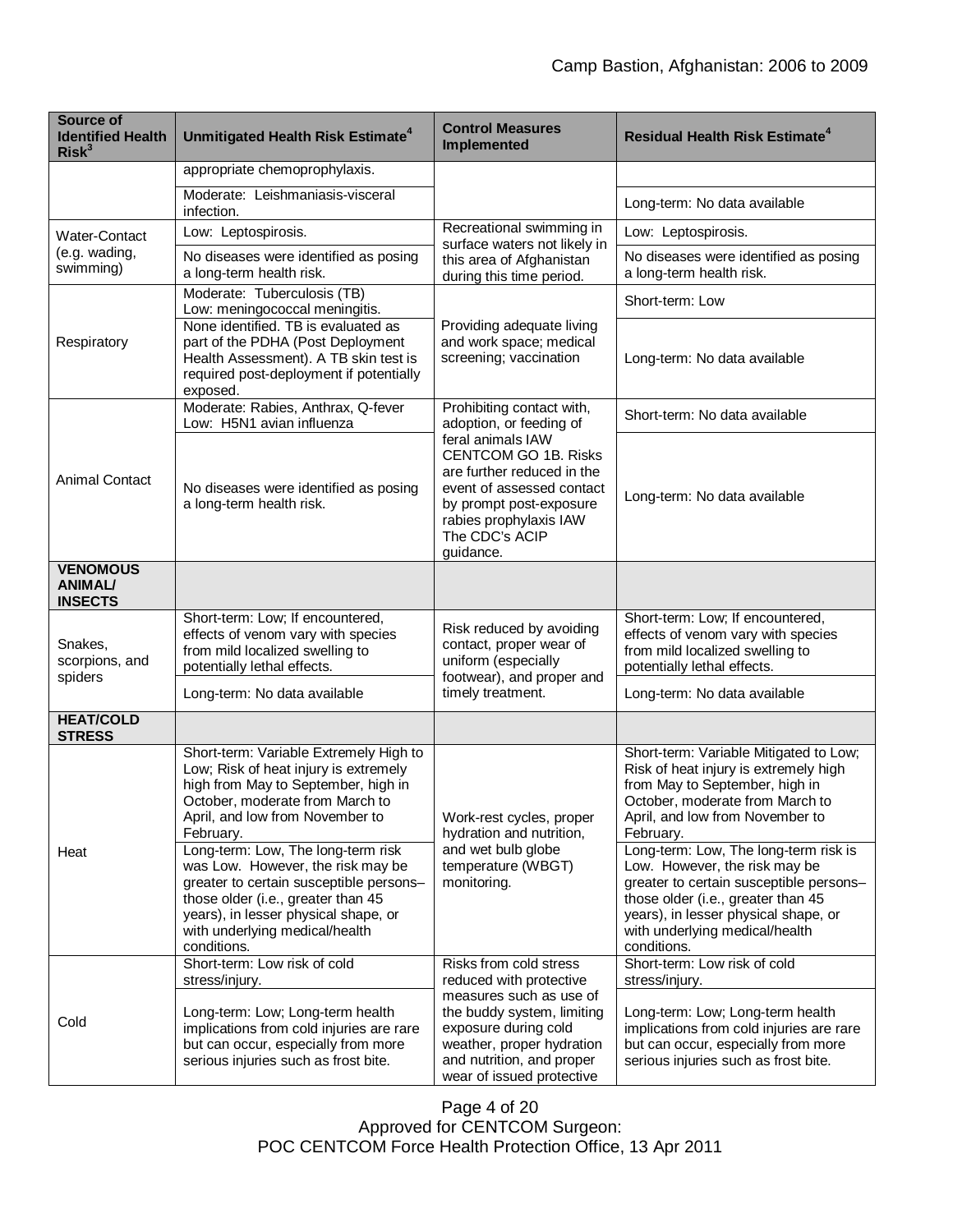| Source of<br><b>Identified Health</b><br>Risk <sup>3</sup> | Unmitigated Health Risk Estimate <sup>4</sup>                                                                                                                                                       | <b>Control Measures</b><br><b>Implemented</b>                                                                           | <b>Residual Health Risk Estimate<sup>4</sup></b> |
|------------------------------------------------------------|-----------------------------------------------------------------------------------------------------------------------------------------------------------------------------------------------------|-------------------------------------------------------------------------------------------------------------------------|--------------------------------------------------|
|                                                            |                                                                                                                                                                                                     | clothing.                                                                                                               |                                                  |
| <b>Unique</b><br>Incidents/<br><b>Concerns</b>             |                                                                                                                                                                                                     |                                                                                                                         |                                                  |
| Pesticides/Pest<br>Control                                 | Short-term: Low                                                                                                                                                                                     | See Section 10.5                                                                                                        | Short-term: Low                                  |
|                                                            | Long-term: Low                                                                                                                                                                                      |                                                                                                                         | Long-term: Low                                   |
| <b>Burn Pits</b>                                           | Camp Bastion and Camp Leatherneck<br>had burn pits and incinerators used on<br>a small scale for medical waste. No<br>data was available to evaluate short<br>and long-term health risk. Short-term | Control measures may<br>have included locating<br>burn pits downwind of<br>prevailing winds,<br>increased distance from | Short-term: Insufficient data to assess<br>risk. |
|                                                            | health effects could include eye, nose,<br>throat, and lung irritation. More serious<br>effects are possible in susceptible<br>persons (e.g., those with<br>asthma/existing respiratory diseases).  | living and working areas<br>when possible, and<br>improved waste<br>segregation and<br>management techniques.           | Long-term: Insufficient data to assess<br>risk.  |

<sup>1</sup>This Summary Table provides a qualitative estimate of population-based short- and long-term health risks associated with the occupational environment conditions at Camp Bastion. It does not represent an individual exposure profile. Actual individual exposures and health effects depend on many variables. For example, while a chemical may have been present in the environment, if a person did not inhale, ingest, or contact a specific dose of the chemical for adequate duration and frequency, then there may have been no health risk. Alternatively, a person at a specific location may have experienced a unique exposure which could result in a significant individual exposure. Any such person seeking medical care should have their specific exposure documented in an SF600.

 $^2$  This assessment is based on specific environmental sampling data and reports obtained from 28 May 2010 through 16 January 2013. Sampling locations are assumed to be representative of exposure points for the camp population but may not reflect all the fluctuations in environmental quality or capture unique exposure incidents.

<sup>3</sup>This Summary Table is organized by major categories of identified sources of health risk. It only lists those sub-categories specifically identified and addressed at Camp Bastion. The health risks are presented as Low, Moderate, High or Extremely High for both acute and chronic health effects. The health risk level is based on an assessment of both the potential severity of the health effects that could be caused and probability of the exposure that would produce such health effects. Details can be obtained from the APHC/AIPH. Where applicable, "None Identified" is used when though a potential exposure is identified, and no health risks of either a specific acute or chronic health effects are determined. More detailed descriptions of OEH exposures that are evaluated but determined to pose no health risk are discussed in the following sections of this report.

<sup>4</sup>Health risks in this Summary Table are based on quantitative surveillance thresholds (e.g. endemic disease rates; host/vector/pathogen surveillance) or screening levels, e.g. Military Exposure Guidelines (MEGs) for chemicals*.* Some previous assessment reports may provide slightly inconsistent health risk estimates because quantitative criteria such as MEGs may have changed since the samples were originally evaluated and/or because this assessment makes use of all historic site data while previous reports may have only been based on a select few samples.

> Page 5 of 20 Approved for CENTCOM Surgeon: POC CENTCOM Force Health Protection Office, 13 Apr 2011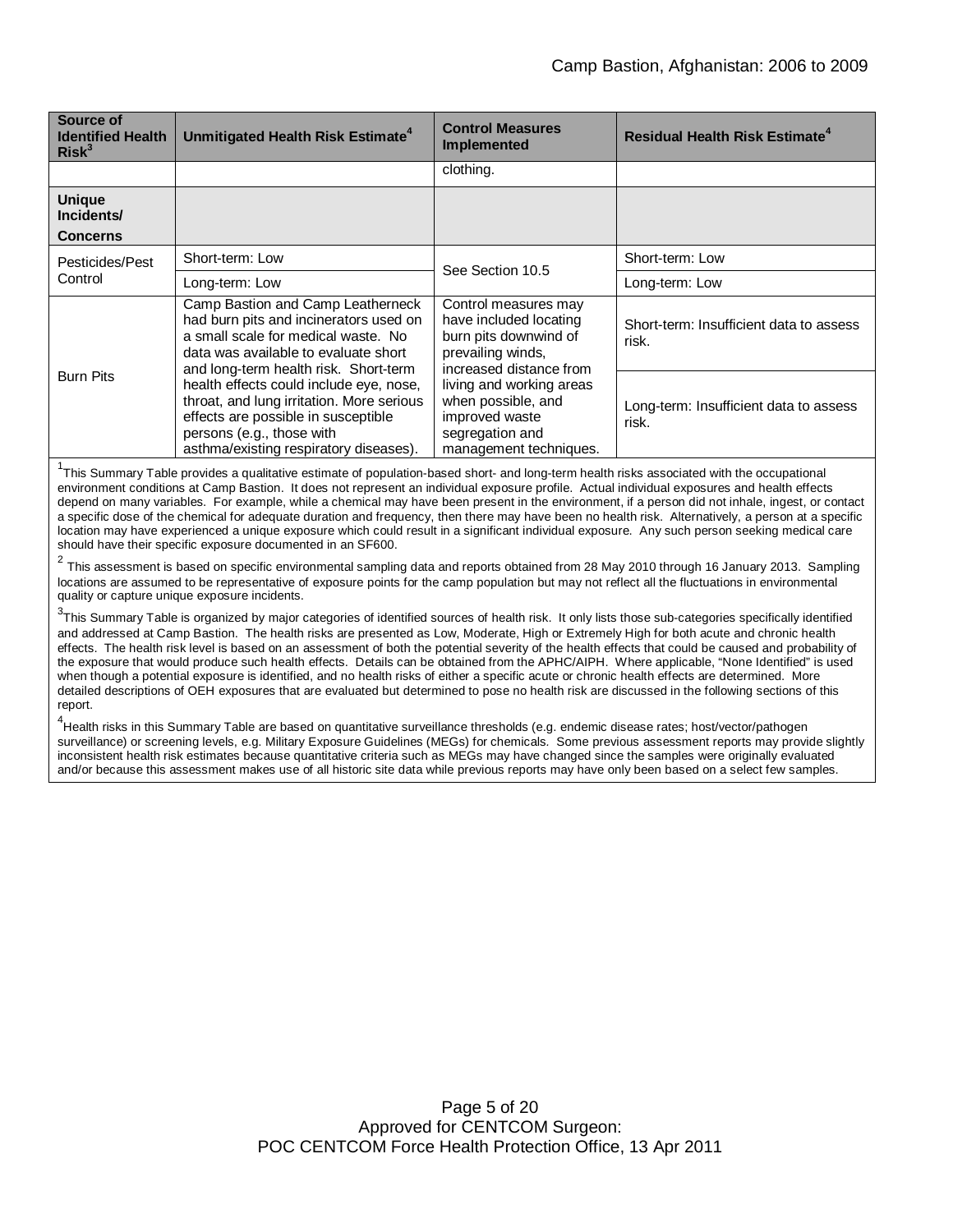## **1 Discussion of Health Risks at Camp Bastion by Source**

The major source categories of potential health risk evaluated at Camp Bastion are described below. The evaluation process includes identifying what, if any, specific sub-categories/health concerns are present. This initial step results in "screening out" certain sub-categories that pose no identifiable health risk (for example if all data is below screening levels). While this discusses sub-categories that have been determined to present no identifiable health risk, the Summary Table on the previous page only contains those sub-categories that were determined to pose some level of potential health risk.

## **2 Air**

## 2.1 Site-Specific Sources Identified

Personnel deployed to Camp Bastion are exposed to various airborne contaminants. Windblown dust and sand contribute to particulate matter (PM) exposures above health-based MEGs at Camp Bastion. While the camps are located away from local population areas there are a number of coalition-based operations located on and around Camp Bastion that may contribute ambient air contaminates: primarily the operation of an airfield (including hangars, temporary portable aircraft arrestor equipment); oxygen and nitrogen production plants; an environmental conditioning, design, installation, and maintenance facility; and a field hospital. An additional source of ambient air contaminants comes from the British Army's use of open burn pits to dispose of solid waste/refuse and the Army's use of incinerators near the fenceline with Camp Leatherneck. Burn pit workers, tower guards and any other personnel that work at or in close proximity of the burn pits may have a higher risk of exposure to contaminants emitted from the burn pits than the general population at Camp Bastion. This assessment used ambient air inhalation rates of a typical exertion.

Limited environmental health surveillance occurred only in 2007 and 2009 and no samples from the Enhanced Particulate Matter Surveillance Program surveys were taken at Camp Bastion. Additionally, the data set was limited to data collected by only US Forces. The summary of results follows.

#### 2.2 Particulate Matter, less than 10 microns  $(PM_{10})$ .

#### *2.2.1 Sample data/Notes:*

Exposure Guidelines:

Short Term (24-hour) PM $_{10}$  (µg/m $^3$ 

- 
- Marginal MEG  $= 420$
- Critical MEG  $= 600$

): Long-term PM<sub>10</sub> MEG ( $\mu$ g/m<sup>3</sup>):

• Negligible MEG = 250 **•** Not defined and not available.

The range of 24-hour  $PM_{10}$  concentrations in two samples that were collected in March 2007 was 135 to 328  $\mu$ g/m<sup>3</sup>. The average was 232  $\mu$ g/m<sup>3</sup>.

## *2.2.2 Short-term health risk:*

**Low.** Short term risk is based on comparison of daily concentrations to the 24-hour MEGs. For the all of the days sampled (100%),  $PM_{10}$  concentrations were below the short-term Marginal MEG indicating Low risk. Risk from peak and typical exposures was Low in 2007. All other years had no data

> Page 6 of 20 Approved for CENTCOM Surgeon: POC CENTCOM Force Health Protection Office, 13 Apr 2011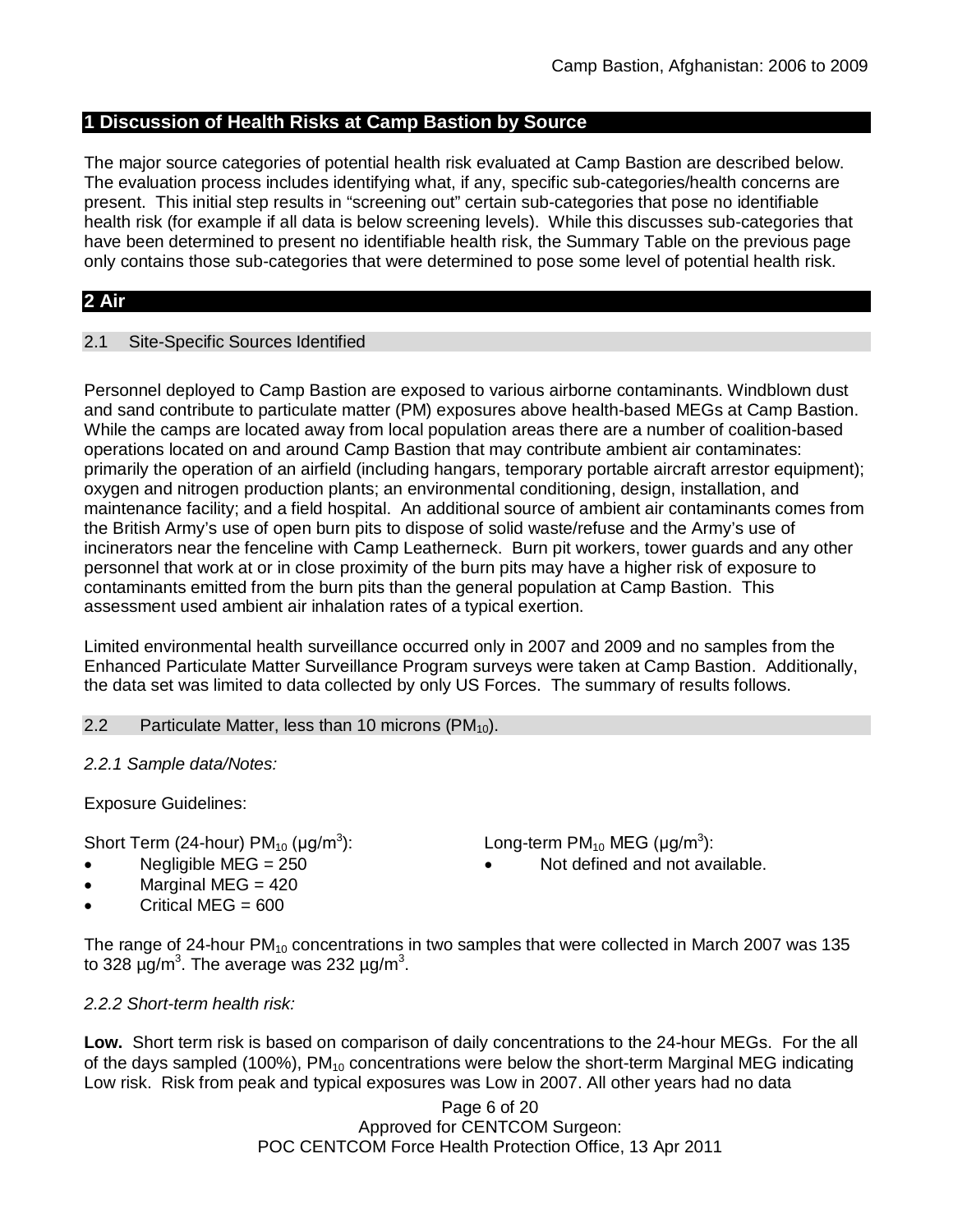available. During the highest levels of  $PM_{10}$ , a few personnel may have experienced notable eye, nose, or throat irritation; most personnel would have experienced only mild eye, nose, or throat irritation effects. Pre-existing health conditions (e.g., asthma or cardiovascular diseases) may have been exacerbated. Confidence in the risk estimate is low due to limited field data.

## *2.2.3 Long-term health risk:*

**Not Evaluated-no available health guidelines.** The Environmental Protection Agency (EPA) has retracted its long-term standard National Ambient Air Quality Standard (NAAQS) for PM10 due to an inability to clearly link chronic health effects with chronic PM10 exposure levels.

## 2.3 Particulate Matter, less than 2.5 microns (PM<sub>2.5</sub>)

## *2.3.1 Sample data/Notes:*

Exposure Guidelines: Short Term (24-hour)  $PM_{2.5}$  (µg/m<sup>3</sup>

- 
- Critical MEG  $= 500$

): Long-term (1year)  $PM_{2.5}$  MEGs (µg/m<sup>3</sup>):

- Negligible MEG = 65 Negligible MEG = 15
	- Marginal MEG =  $250$   $\bullet$  Marginal MEG =  $65$ .

The range of 24-hour  $PM<sub>2.5</sub>$  concentrations in 25 samples that were collected in 2007 and 2009 was 8 to 256  $\mu$ g/m<sup>3</sup>. The average concentration during this time was 91  $\mu$ g/m<sup>3</sup>.

## *2.3.2 Short-term health risk:*

**Low.** Short-term risk is based on comparison of daily concentrations to 24-hour MEGs. For the majority of the days sampled (97%),  $PM<sub>2.5</sub>$  concentrations were below the short-term Marginal MEG indicating Low risk. The remaining days sampled  $(3%)$ ,  $PM<sub>2.5</sub>$  concentrations were above the shortterm Marginal MEG but below the short-term Critical MEG and indicated a Low risk. Risk from peak and typical exposures was Low in 2007 and 2009. All other years had no available data. During the highest levels of  $PM<sub>2.5</sub>$ , a few personnel may have experienced notable eye, nose, or throat irritation; most personnel would have experienced only mild effects. Pre-existing health conditions (e.g., asthma or cardiovascular diseases) may have been exacerbated. Confidence in the risk estimate is low due to limited field data.

## *2.3.3 Long-term health risk:*

**Moderate.** Long-term risk is based on comparison of the average sample concentration to the longterm MEGs. Unlike PM<sub>10</sub>, chronic PM<sub>2.5</sub> exposures are potentially associated with some long-term health consequences. The average PM<sub>2.5</sub> concentration was 80 µg/m<sup>3</sup> for samples collected in 2007 and 93  $\mu$ g/m $^3$  for samples collected in 2009. These are both above the marginal long-term MEG of 65  $\mu$ g/m<sup>3</sup>. The resulting risk level was Moderate in 2007 and 2009. All other years had no available data. With repeated exposures above this level, the risk that a small percentage of susceptible personnel may develop chronic conditions (such as, reduced lung function or exacerbated chronic bronchitis, chronic obstructive pulmonary disease, asthma, atherosclerosis, or other cardiopulmonary diseases) increases. Those with a history of asthma or cardiopulmonary disease have a higher risk for developing these chronic conditions. Confidence in risk estimate is low due to limitations in field data and health effects data.

> Page 7 of 20 Approved for CENTCOM Surgeon: POC CENTCOM Force Health Protection Office, 13 Apr 2011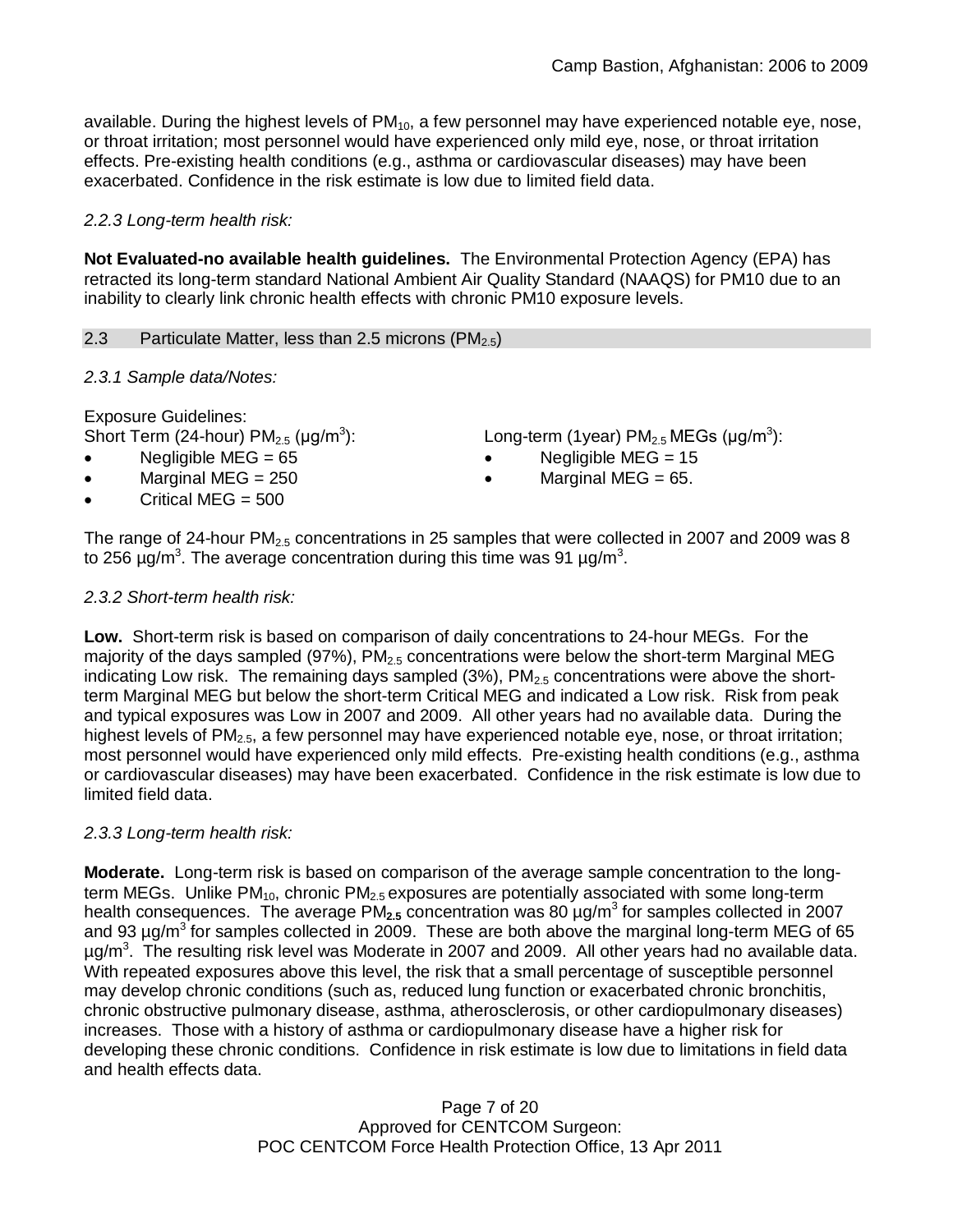### 2.4 Metals

#### *2.4.1 Sample data/Notes:*

Degree of risk is estimated based on comparison of metals results from two  $PM_{10}$  air samples to specified MEGs. Samples were collected in March 2007. None of the analyzed metals in the samples were found at concentrations above a short- or long-term MEG.

## *2.4.2 Short and long-term health risks:*

**None identified based on the available sampling data.** Confidence in the risk estimate is low due to limited field data.

#### 2.5 Volatile Organic Compounds (VOC)

#### *2.5.1 Sample data/Notes:*

No volatile organic chemical (VOC) air samples collected were collected from Camp Bastion.

#### *2.5.2 Short and long-term health risks:*

#### **None identified based on the available sampling data.**

## **3 Soil**

#### *3.1* Sample data/Notes:

Seven soil samples were collected at Camp Leatherneck between September 2006 and October 2009. The primary soil contamination exposure pathways are dermal contact and dust inhalation. Analytical data for these samples were assessed for the following groups: heavy metals, semi volatile organic compounds (SVOCs), polychlorinated biphenyls (PCBs), pesticides, herbicides and radionuclides. If the contaminant was known or suspected, other parameters may have been analyzed for (i.e. total petroleum hydrocarbons (TPH) and polycyclic aromatic hydrocarbons (PAH) near fuel spills). For the risk assessment, personnel are assumed to remain at this location for 6 months to 1 year. No contaminants were detected in the seven samples that exceeded applicable 1-year Negligible MEGs.

#### *3.2 Short-term health risk:*

**Not an identified source of health risk**. Currently, sampling data for soil are not evaluated for short term (acute) health risks**.**

#### *3.3 Long-term health risk:*

**None identified based on available sample data.** No parameters exceeded 1-year Negligible MEGs.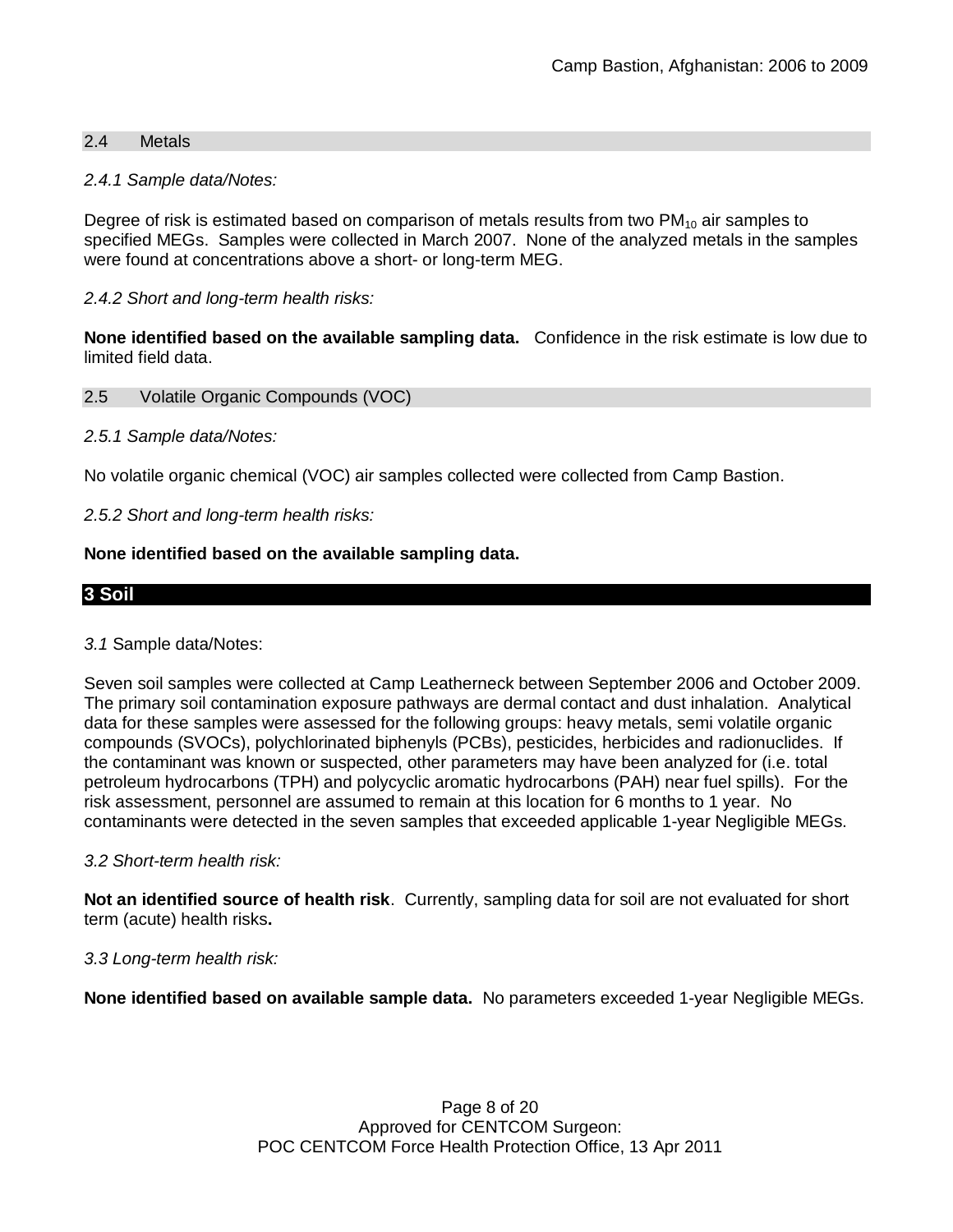## **4 Water**

In order to assess the risk to US personnel from exposure to water in theater, US Army Public Health Command (Provisional) (USAPHC (Prov)) identified the most probable exposure pathways based on available information. At this time, the exposure pathways are defined as primary ingestion (bottled water) and nondrinking. Nondrinking exposures (such as from personal hygiene or food preparation) are characterized by ingestion of much less than 5-15 liters of water per day (assumed range of military ingestion rates). Analytical data for all drinking and nondrinking water samples were assessed for the following groups: metals, SVOCs, volatile organic compounds (VOCs), polychlorinated biphenyls (PCBs), herbicides, and ions.

#### 4.1 Drinking Water.

#### *4.1.1 Camp Bastion:*

Bottled water is the only source of drinking water at Camp Bastion in 2009. Two bottled water samples were collected and analyzed at the Camp Bastion British KBR<sup>®</sup> Water Bottling Plant. Although this is a small sample set, risk analysis identified no hazards in these samples. No water samples representing drinking water were collected from 2006-2008. As a result, confidence in the conclusions is low due to the limited data.

## *4.1.2 Camp Leatherneck:*

Bottled water is the only source of drinking water at Camp Leatherneck in 2009. In addition to the Camp Bastion British  $KBR^{\circledast}$  bottling plant samples, there were two samples that included bottled water brands (i.e. Kinley® and Nestle® PureLife). Both of these bottling companies were described as the primary bottled water sources for Camp Leatherneck, although several of the Bastion water bottling plant inspections mention that Camp Bastion expeditionary water packaging system (EWPS)-bottled water was being supplied to Camp Leatherneck dining facilities (DFACs). (Kinley® is a registered trademark of Habib Gulzar Non-Alcoholic Beverages, LTD.) (Nestle® is a registered trademark of Nestle Pakistan LTD, Societe des Produit.) Although this is a small sample set, risk analysis identified no hazards in these samples. No water samples representing drinking water were collected from 2006- 2008. As a result, confidence in the conclusions is low due to the limited data.

## *4.1.3 Short-term and long-term health risk:*

**None identified based on the available sampling data.** Confidence in the risk estimate is low due to limited field data.

#### 4.2 Water: Used for Other Purposes (Personal Hygiene, Cooking, Showering, etc.)

## *4.2.1 Camp Bastion:*

Camp Bastion wells are categorized as disinfected-fresh water, which is not filtered, but is treated with calcium hypochlorite or in-line chlorine injection systems installed at well heads prior to storage. Primary use for reverse osmosis water purification unit (ROWPU)-treated bulk or disinfected fresh well water at Camp Bastion is for personal hygiene, showering, cooking, vehicle and aircraft wash racks. There were four Camp Bastion treated water samples collected in 2009, two of which were classified as treated, unfiltered disinfected well water and the other two were from a contractor-operated ROWPU

> Page 9 of 20 Approved for CENTCOM Surgeon: POC CENTCOM Force Health Protection Office, 13 Apr 2011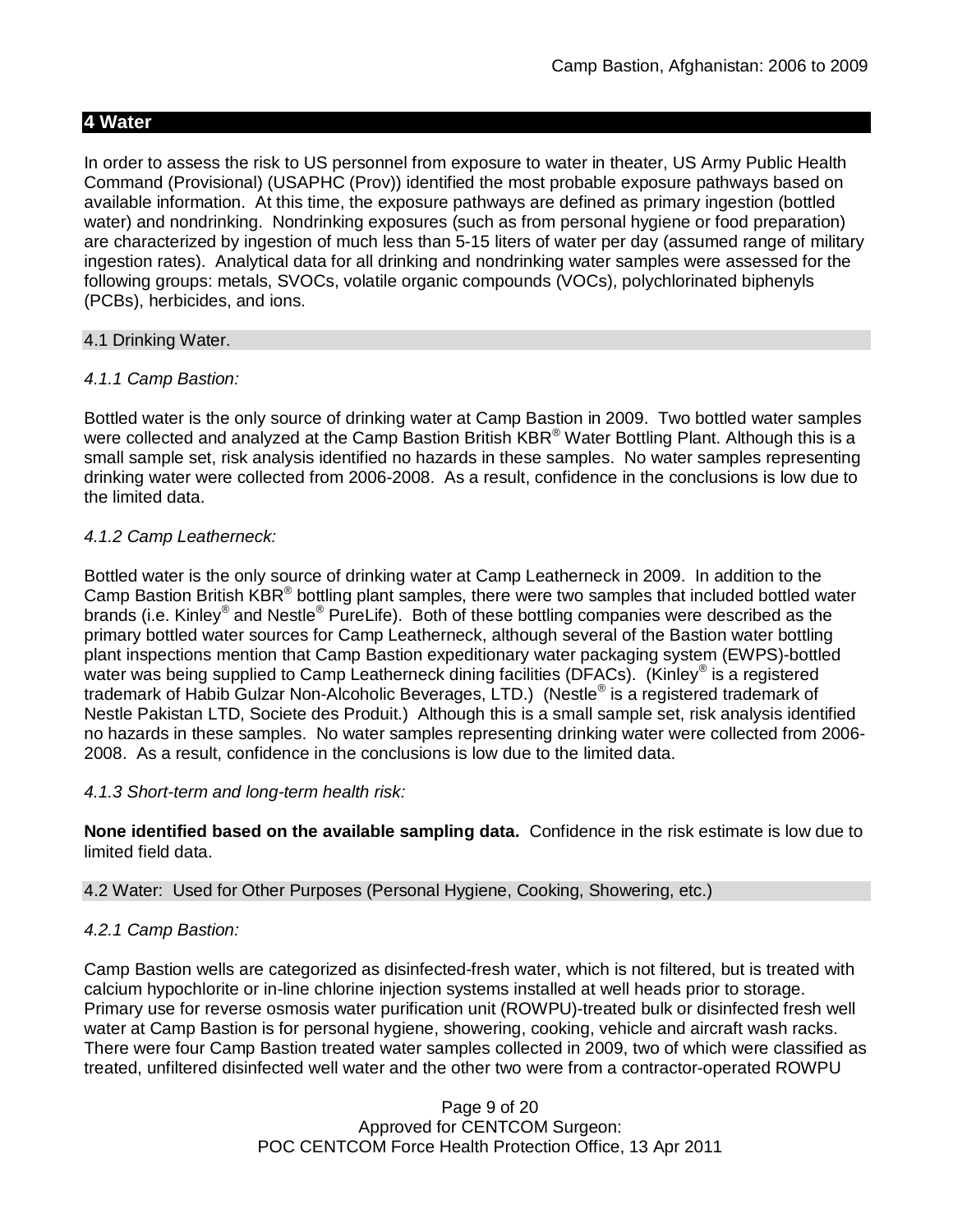source that was documented in the field reports as being located on Camp Leatherneck. One sample of bottled water from the Bastion Bottling Plant location that was used primarily for personal hygiene and laundry was included in the assessment. Although this is a small sample set, risk analysis identified no hazards in these samples. No water samples representing nondrinking water were collected from 2006-2008. As a result, confidence in the conclusions is low due to the limited data.

### *4.2.2 Camp Leatherneck:*

There were 10 treated water samples for Camp Leatherneck collected in 2009. Four of these samples were categorized as disinfected fresh water samples, and six were from ROWPU sources. All of these samples were categorized as nondrinking and were from the water supplies that are used primarily for personal hygiene, showering and use at vehicle wash racks on Camp Bastion and Camp Leatherneck.

Although this is a small sample set, risk analysis identified no hazards in these samples. No water samples representing nondrinking water were collected in 2006-2008. As a result, confidence in the conclusions is low due to the limited data.

#### *4.2.3 Camp Tombstone:*

There were two ROWPU-treated water samples collected in 2007 at Camp Tombstone. Both of these samples were taken at a contractor-operated ROWPU and were both classified as nondrinking water samples. Although this is a small sample set, risk analysis identified no hazards in these samples. No water samples representing nondrinking water were collected in 2006 and 2008-2009. As a result, confidence in the conclusions is low due to the limited data.

#### *4.2.4 Short-term and long-term health risk:*

**None identified based on the available sampling data.** Confidence in the risk estimate is low due to limited field data.

## **5 Military Unique**

5.1 Chemical Biological, Radiological Nuclear (CBRN) Weapons:

No specific hazard sources were documented in the DoD Deployment Occupational and Environmental Health Surveillance (OEHS) data Portal.

#### 5.2 Depleted Uranium (DU):

No specific hazard sources were documented in DoD OEHS Portal.

#### 5.3 Ionizing Radiation:

A search of the DoD OEHS Portal database indicated that ionizing radiation hazard sources were not present at Camp Bastion.

Short-term and Long-term risks: None identified based on the available data with a low confidence level.

5.4 Non-Ionizing Radiation:

A search of the DoD OEHS Portal database indicated that non-ionizing radiation hazard sources were not present at Camp Bastion.

> Page 10 of 20 Approved for CENTCOM Surgeon: POC CENTCOM Force Health Protection Office, 13 Apr 2011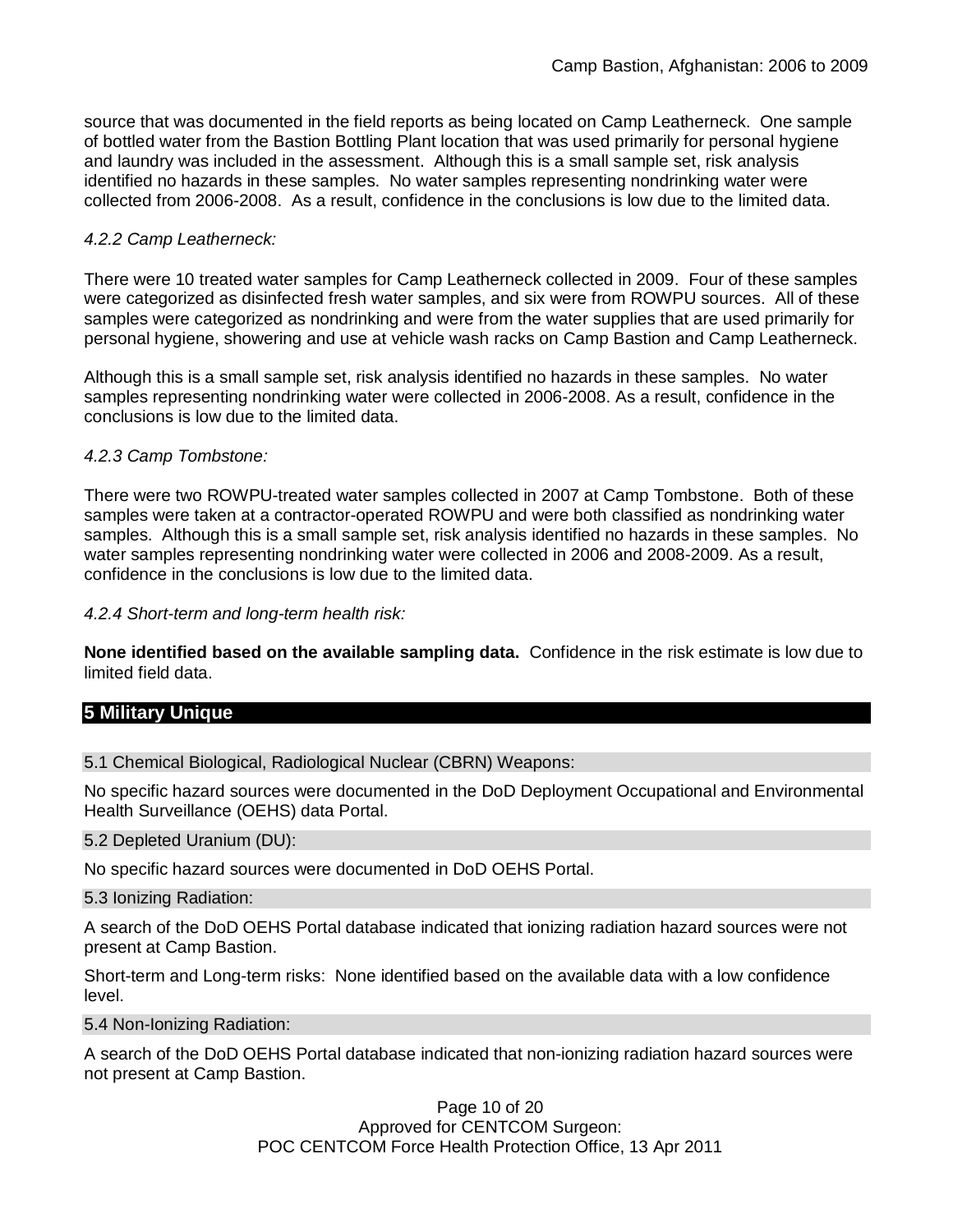Short-term and Long-term risks: None identified based on the available data with a low confidence level.

## **6 Endemic Disease<sup>1</sup>**

This document lists the endemic disease in the region, its specific risks and severity and general health information about the disease. The general information on how meningococcal meningitis is transmitted from person to person came from the World Health Organization's (WHO) Fact Sheet No. 141 on Meningococcal Meningitis.

## 6.1 Foodborne and Waterborne Diseases

Food borne and waterborne diseases in the area are transmitted through the consumption of local food and water. Sanitation is extremely poor throughout the country, including major urban areas. Local food and water sources (including ice) are heavily contaminated with pathogenic bacteria, parasites, and viruses to which most U.S. Service Members have little or no natural immunity. Effective disease surveillance does not exist within the country. Only a small fraction of diseases are identified or reported. Diarrheal diseases can be expected to temporarily incapacitate a very high percentage of personnel within days if unapproved local food, water, or ice is consumed. Hepatitis A and typhoid fever can cause prolonged illness in a smaller percentage of unvaccinated personnel. In addition, although not specifically assessed in this document, viral gastroenteritis (e.g., norovirus) and food poisoning (e.g., *Bacillus cereus*, *Clostridium perfringens*, and *Staphylococcus*) may cause significant outbreaks. Key disease risks are summarized below:

## *6.2.1 Diarrheal diseases (bacteriological)*

Diarrheal diseases can be expected to temporarily incapacitate a very high percentage of personnel (potentially over 50 percent per month) within days if unapproved local food, water, or ice is consumed. Field conditions (including lack of hand washing and primitive sanitation) may facilitate person-toperson spread and epidemics. Typically these result in mild disease treated in outpatient setting; recovery and return to duty in less than 72 hours with appropriate therapy. A small proportion of infections may require greater than 72 hours limited duty, or hospitalization.

## *6.2.2 Hepatitis A, typhoid fever, and diarrhea-protozoal*

Hepatitis A, typhoid fever, and diarrhea-protozoa can cause prolonged illness. Hepatitis A and typhoid fever can cause prolonged illness in a small percentage of personnel, (less than 1 percent per month) and have a high risk estimate if no preventive medicine measures are taken. However, because all deployed U.S. Forces, including civilians and contractors, are supposed to be vaccinated for Hepatitis A and Typhoid fever, no risk is identified for U.S. Forces from Hepatitis A and Typhoid fever. Diarrheacholera and diarrhea-protozoal have a moderate risk estimate if no preventive medicine measures are taken although cases for all are rare. Though much rarer, other potential diseases in this area with a moderate risk estimate include; Hepatitis E, diarrhea-cholera, and brucellosis.

 $^{\text{1}}$  NOTE: "Risk" level refers to both severity of disease (without controls, for example vaccinations) and probability of disease based on local rates/endemic status. Diseases described are those presenting greater risk when compared with U.S. conditions. Most identified disease risks can and are mitigated with military preventive medicine measures/policies.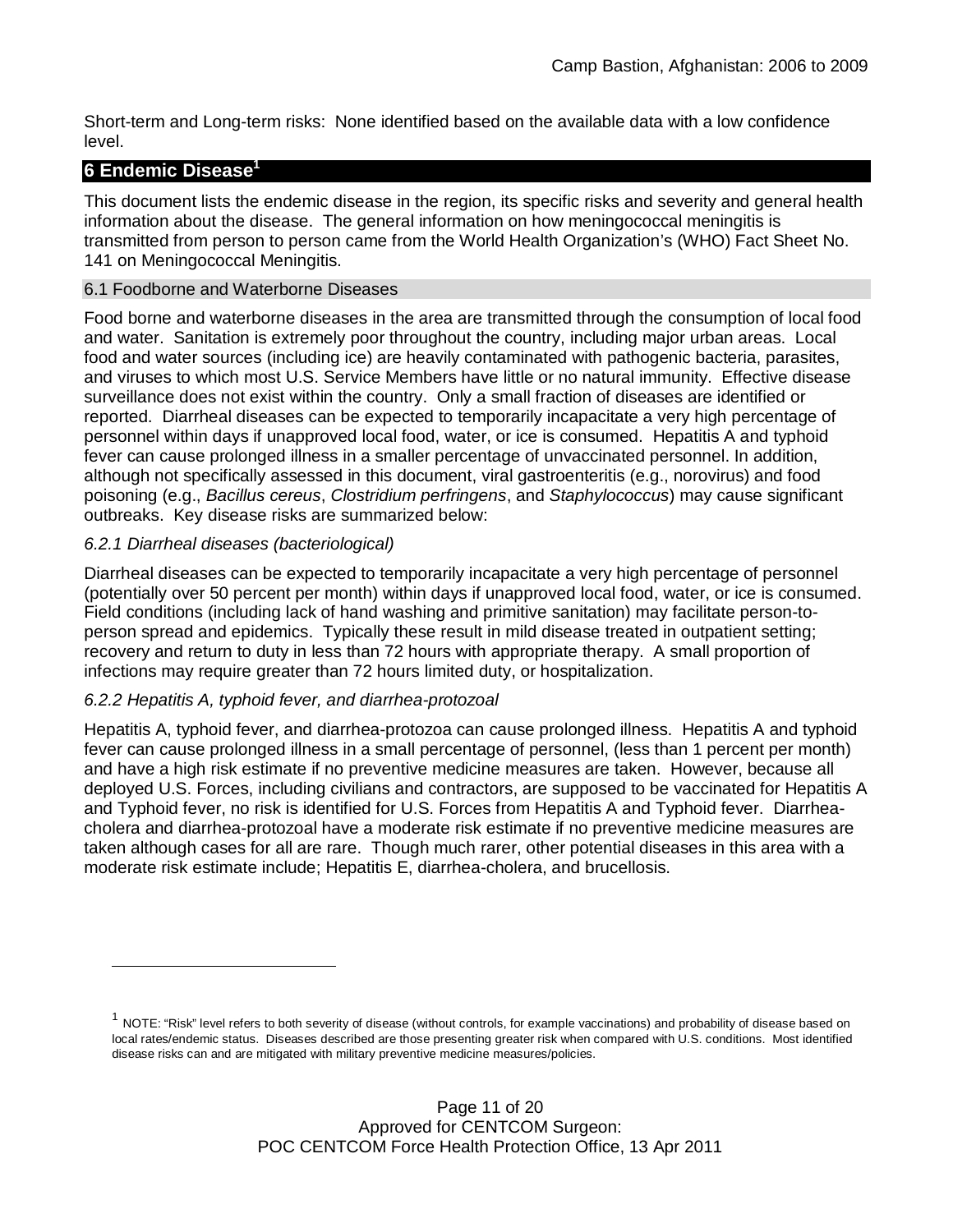## *6.2.3 Short-term and Long-term Health Risks:*

**Short-term health risks:** The overall short-term risk associated with foodborne and waterborne diseases at Camp Bastion is considered High (for bacterial diarrhea, hepatitis A, typhoid fever) to Moderate (for diarrhea-cholera, diarrhea-protozoal, brucellosis, hepatitis E) if unapproved local food or water is consumed. Preventive medicine measures such as vaccinations reduce the risk estimate to none (for Hepatitis A and Typhoid fever). Additionally, U.S. Forces are provided food and water from approved sources. Confidence in risk estimate is medium.

**Long-term health risks:** None identified based on available data. Confidence in risk estimate is medium.

#### 6.2 Arthropod Vector-Borne Diseases

During the warmer months, the climate and ecological habitat support populations of arthropod vectors, including mosquitoes, ticks, mites, and sandflies. Significant disease transmission is sustained countrywide, including urban areas. Malaria, the major vector-borne risk in Afghanistan, is capable of debilitating a high percentage of personnel for up to a week or more. In addition, other vector-borne diseases are transmitted at low or unknown levels and may constitute a significant risk.

#### *6.2.1 Malaria*

Malaria incidents are often determined based on the presence of agriculture activity, including irrigation systems, which provide breeding habitats for vectors. In the Camp Bastion region small number of cases (less than 1 percent per month attack rate) could occur among personnel exposed to mosquito bites. Malaria incidents can cause debilitating febrile illness typically requiring 1 to 7 days of inpatient care, followed by return to duty. Severe cases may require intensive care or prolonged convalescence, and fatalities can occur.

## *6.2.2 Leishmaniasis*

Leishmaniasis is transmitted by sand flies. The disease risk is highest when sand flies are most prevalent in March through November. There are two forms of the disease–cutaneous (acute form) and visceral (a more latent form of the disease). The leishmaniasis parasites may survive for years in infected individuals and this infection may go unrecognized by physicians in the US when infections become symptomatic years later. However, in the Camp Bastion region there are only a small number of cases (less than 1 percent per month attack rate). Cutaneous infection is unlikely to be debilitating, though lesions can be disfiguring. Visceral leishmaniasis causes a severe febrile illness which typically requires hospitalization with convalescence over 7 days.

## *6.2.3 Crimean-Congo hemorrhagic fever*

Crimean-Congo hemorrhagic fever most commonly occurs in rare cases (less than 0.1 percent per month attack rate) and is transmitted by tick bites or occupational contact with blood or secretions from infected animals. It is a very severe illness typically requiring intensive care with fatality rates from five to fifty percent. The risk is moderate but cases are rare.

## *6.2.4 Sandfly fever*

Sandfly fever has a moderate risk although it is estimated that potential disease rates are from 1 percent to 10 percent of personnel could be affected per month under worst case conditions. It is transmitted by sandflies and occurs more commonly in children though adults still at risk. Incidents can result in debilitating febrile illness typically requiring 1-7 days of supportive care followed by return to duty.

> Page 12 of 20 Approved for CENTCOM Surgeon: POC CENTCOM Force Health Protection Office, 13 Apr 2011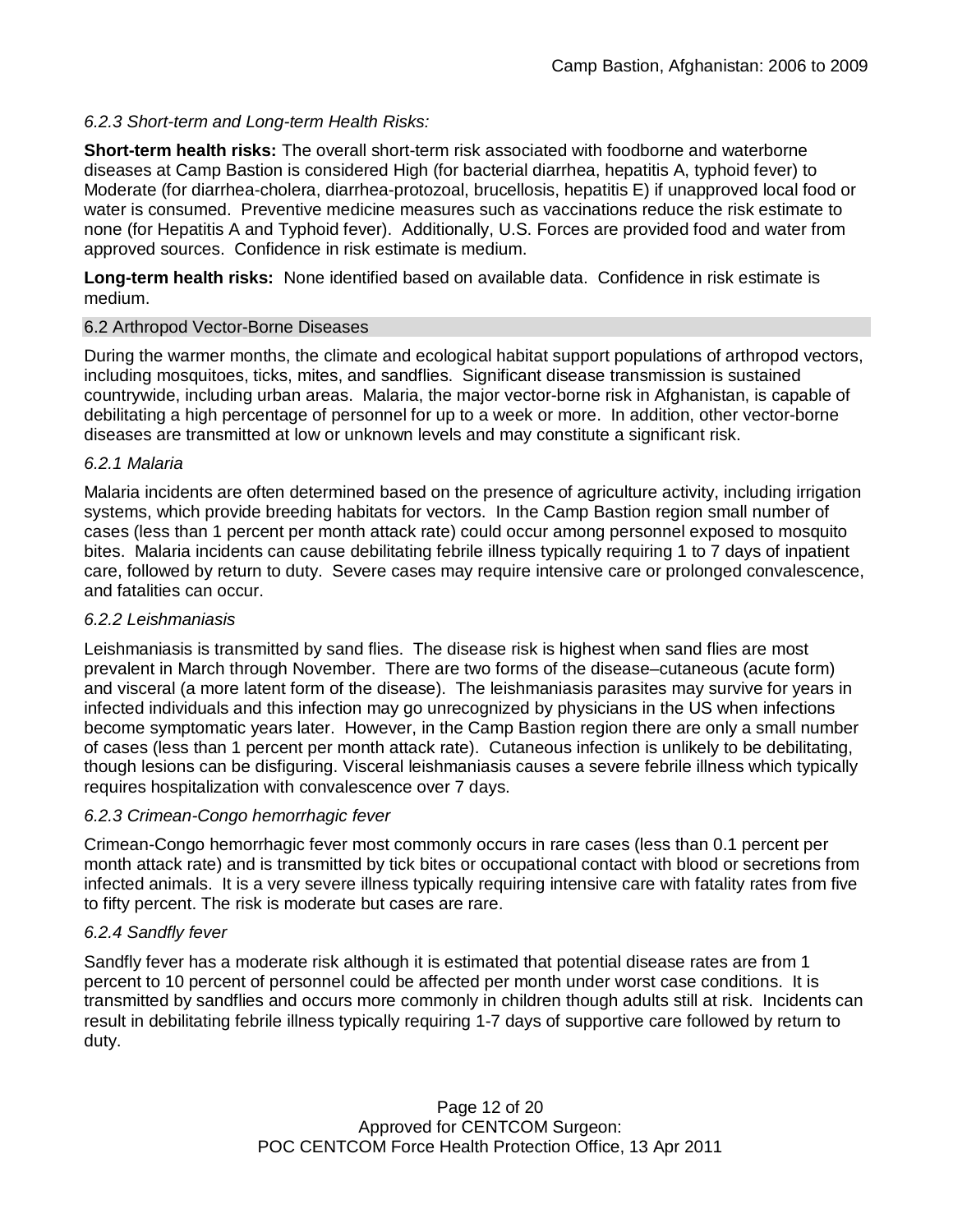## *6.2.5 Plague*

Plague is present in rare cases and typically occurs in more urban areas. It is reservoired by rats and transmitted by their flea populations; this disease is associated with a low risk estimate. Incidents can result in potentially severe illness which may require more than 7 days of hospitalization and convalescence.

## *6.2.6 Typhus-miteborne*

Typhus-miteborne has a moderate risk estimate although it is estimated that potential disease rates are from 1 percent to 10 percent of personnel could be affected per month under worst case conditions. The disease is transmitted by the larval stage of trombiculid mites (chiggers), which are typically found in areas of grassy or scrubby vegetation. Debilitating febrile illness typically requiring 1 to 7 days of inpatient care, followed by return to duty.

## *6.2.7 West Nile fever*

West Nile fever is present and is maintained by the bird population and mosquitoes that help to transfer the diseases from birds to humans. The majority of infections in young, healthy adults are asymptomatic although it can result in fever, headache, tiredness, and body aches, occasionally with a skin rash (on the trunk of the body) and swollen lymph glands. This disease is associated with a low risk estimate.

#### *6.2.8* Short-term health risks:

**Low:** The unmitigated health risk estimate is High for malaria (infection rate of less than 1% per month), Moderate for leishmaniasis-cutaneous (acute), Crimean-Congo hemorrhagic fever, sandfly fever, typhus-miteborne; and Low for, the plague and West Nile fever. Health risk is reduced to low by proper wear of the uniform, application of repellent to exposed skin, and appropriate chemoprophylaxis. Confidence in health risk estimate was high.

## *6.2.9 Long-term health risks:*

**Low:** The unmitigated risk is moderate for leishmaniasis-visceral (chronic). Risk is reduced to Low by proper wear of the uniform and application of repellent to exposed skin. Confidence in the risk estimate is high.

#### 6.3 Water Contact Diseases

Areas along rivers and lakes are the primary risk areas for water contact diseases and the risk period is seasonal, typically April through November. Any tactical operations or recreational activities that involve extensive contact with surface water (lakes, streams, rivers, or flooded fields) may cause significant exposure to leptospirosis.

#### *6.3.1 Leptospirosis*

Leptospirosis is present in Afghanistan but at unknown levels. Human infection occurs through exposure to water or soil contaminated by infected animals and has been associated with wading, and swimming in contaminated, untreated open water. The occurrence of flooding after heavy rainfall facilitates the spread of the organism because, as water saturates the environment, leptospirosis present in the soil pass directly into surface waters. Leptospirosis can enter the body through cut or abraded skin, mucous membranes, and conjunctivae. Ingestion of contaminated water can also lead to infection. The acute generalized illness associated with infection can mimic other tropical diseases (for example, dengue fever, malaria, and typhus), and common symptoms include fever, chills, myalgia,

> Page 13 of 20 Approved for CENTCOM Surgeon: POC CENTCOM Force Health Protection Office, 13 Apr 2011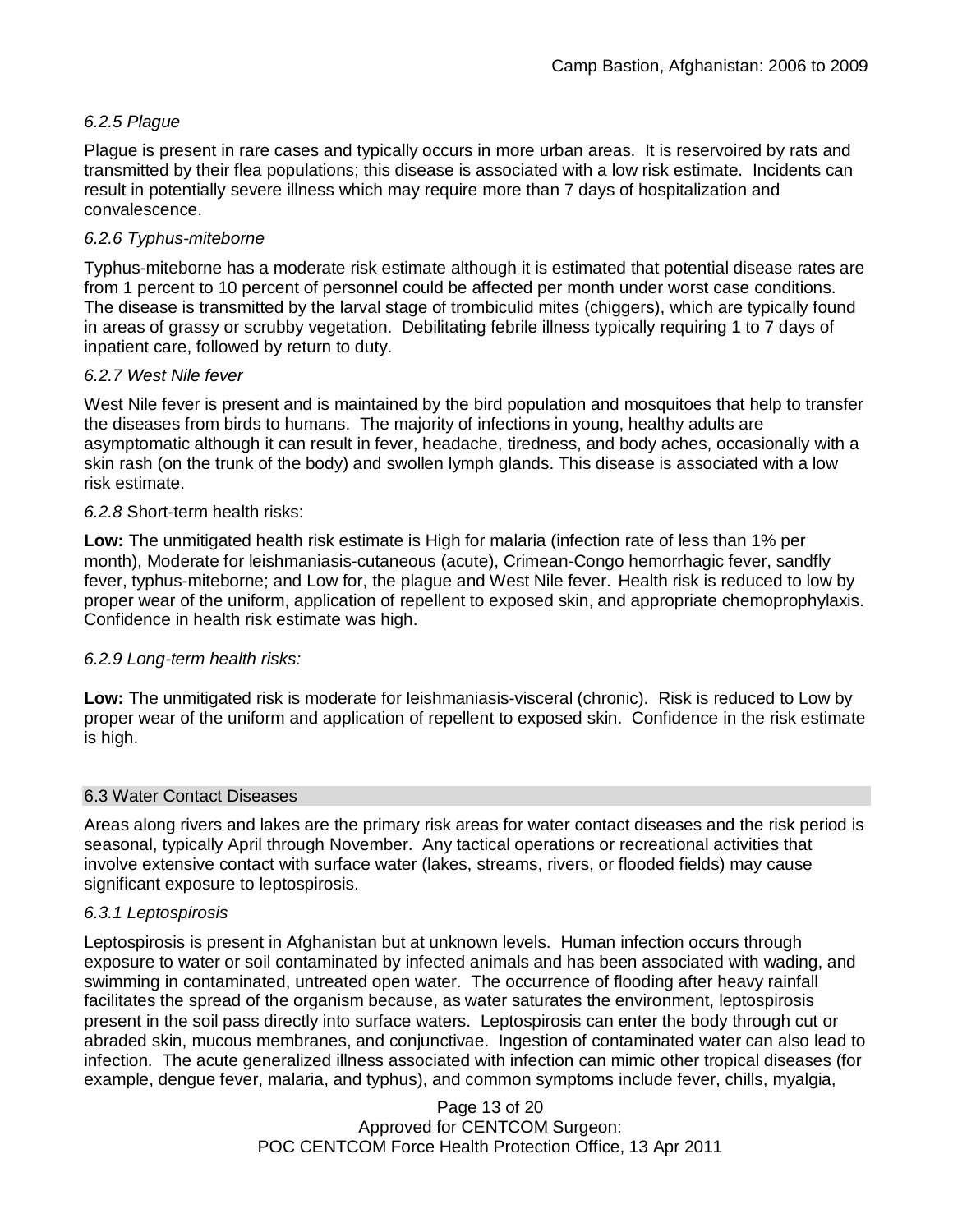nausea, diarrhea, cough, and conjunctival suffusion. Manifestations of severe disease can include jaundice, renal failure, hemorrhage, pneumonitis, and hemodynamic collapse. Recreational activities involving extensive water contact may result in personnel being temporarily debilitated with leptospirosis.

#### *6.3.2 Short-term health risks:*

**Low:** Low (for leptospirosis because Camp Bastion is in an area of barren desert, near no water areas). Confidence in risk estimate is medium.

#### *6.3.3 Long-term health risks:*

**None identified based on available data.** Confidence in risk estimate is medium.

#### 6.4 Respiratory Diseases

#### *6.4.1 Tuberculosis (TB)*

Tuberculosis (TB) poses a moderate year round risk to U.S. personnel in Afghanistan. Tuberculosis is usually transmitted through close and prolonged exposure to an active case of pulmonary or laryngeal tuberculosis, but can also occur with incidental contact. The Army Surgeon General has defined increased risk in deployed Soldiers as indoor exposure to locals or third country nationals of greater than one hour per week in a highly-endemic active TB region.

#### *6.4.2 Meningococcal meningitis*

Meningococcal meningitis poses a low risk and is transmitted from person to person through droplets of respiratory or throat secretions. Close and prolonged contact facilitates the spread of this disease.

#### *6.4.3 Short-term and Long-term health risks:*

**Short-term health risks:** Moderate (for tuberculosis) to Low (for meningococcal meningitis). Confidence in risk estimate is medium.

**Long-term health risks:** None identified. TB is evaluated as part of the Post Deployment Health Assessment (PDHA). A TB skin test is required post-deployment if potentially exposed, where it will be treated.

#### 6.5 Animal-Contact Diseases

#### *6.5.1 Rabies*

Rabies poses a year-round moderate risk. Occurrence is well above U.S. levels due to the lack of organized control programs. Dogs are the primary sources of human exposure to rabies in Afghanistan, and canine rabies is the most common rabies strain. Rabies is transmitted by exposure to the virus-laden saliva of an infected animal, typically through bites, but could occur from scratches contaminated with the saliva.

#### *6.5.2 Anthrax*

Anthrax poses a year-round moderate risk, but cases are rare. Anthrax is a naturally occurring infection; cutaneous anthrax is transmitted by direct contact with infected animals or carcasses, including hides. Eating undercooked infected meat can result in contracting Gastrointestinal Anthrax. Pulmonary Anthrax is contracted through inhalation of spores and is extremely rare.

> Page 14 of 20 Approved for CENTCOM Surgeon: POC CENTCOM Force Health Protection Office, 13 Apr 2011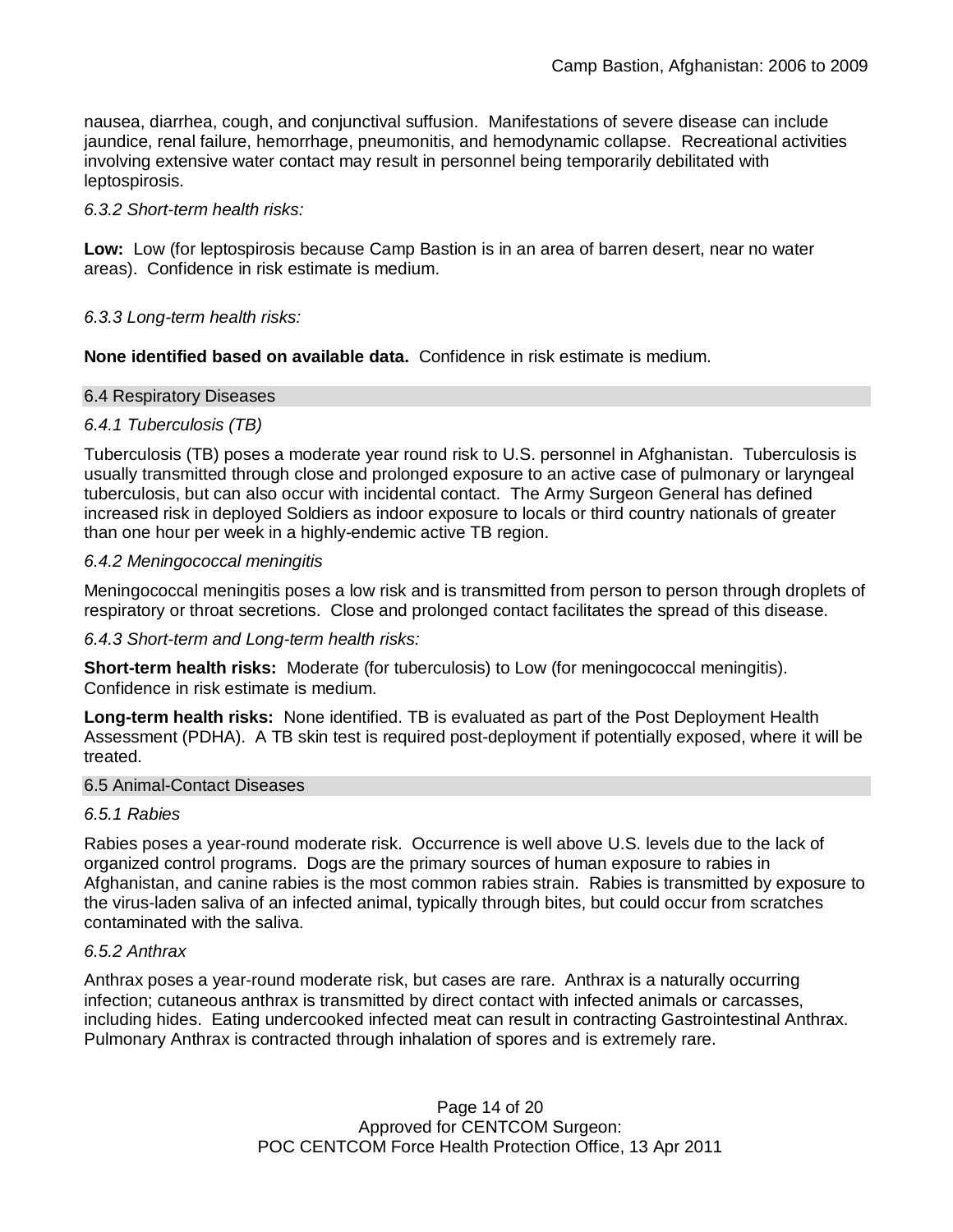## *6.5.3 Q-Fever*

Q-Fever poses a year-round moderate risk. Rare cases are possible among personnel exposed to direct contact with infected livestock and domesticated animals or contaminated manure straw or dust in areas where herd animals are sheltered and grazed. Significant outbreaks (affecting 1-50 percent) can occur in personnel with heavy exposure to barnyards or other areas where animals are kept. Unpasteurized milk may also transmit infection. The primary route of exposure is respiratory, with an infectious dose as low as a single organism.

## *6.5.4 H5N1 avian influenza*

H5N1 avian influenza poses a year-round negligible risk. No illnesses were reported in U.S. personnel, however those who have close contact with birds or poultry have an increased risk of H5N1 infection.

## *6.5.5 Overall Risk Levels*

**Short-term health risks:** Moderate (for rabies, anthrax, Q-fever) to Low (for H5N1 avian influenza) short-term risk due to rare occurrence. Confidence in risk estimate is medium.

**Long-term health risks:** None identified based on available data. Confidence in risk estimate is medium.

## **7 Venomous Animal/Insect**

## 7.1 Snakes, scorpions, and spiders

Nine species of poisonous snakes (*Boiga trigonata*, *Echis multisquamatus, Echis sochureki, Eristocophis mcmahoni, Hemorrhis ravergieri, Macrovipera lebetina turanica, Naja oxiana, Pseudocerastes persicus, Telescopus rhinopoma*) have acknowledged geographical ranges that encompass Camp Bastion, although identification at the site is unknown. Venom effects from these species range from minor local pain to potential lethality.

Seventeen species of poisonous scorpions (*Afghanobuthus naumanni*, *Androctonus afghanu, Androctonus amoreux, Androctonus baluchicus, Compsobuthus rugosulus, Compsobuthus tofti, Hottentotta alticola, Hottentotta saulcyi, Mesobuthus caucasicus, Mesobuthus eupeus, Mesobuthus macmahoni, Orthochirus afghanus, Orthochirus bicolor, Orthochirus jalalabadensis, Orthochirus pallidus, Orthochirus samrchelsis, Orthochirus scrobiculosis*) have acknowledged geographical ranges that encompass Camp Bastion, although identification at the site is unknown. Venom effects range from short-lived local effects such as pain to potential lethality.

One species of poisonous spiders (*Latrodectus dahlia*) has an acknowledged geographical range that encompasses Camp Bastion, although identification at the site is unknown. Venom effects are primarily minor and envenoming is unlikely to be lethal.

Routine pest control measures are conducted at both of these locations and risk can be further reduced through preventive medicine controls (antivenom treatments).

**Short-term health risks:** Low. Confidence in risk estimate is medium.

**Long-term health risks:** None identified based on available data. Confidence in risk estimate is medium.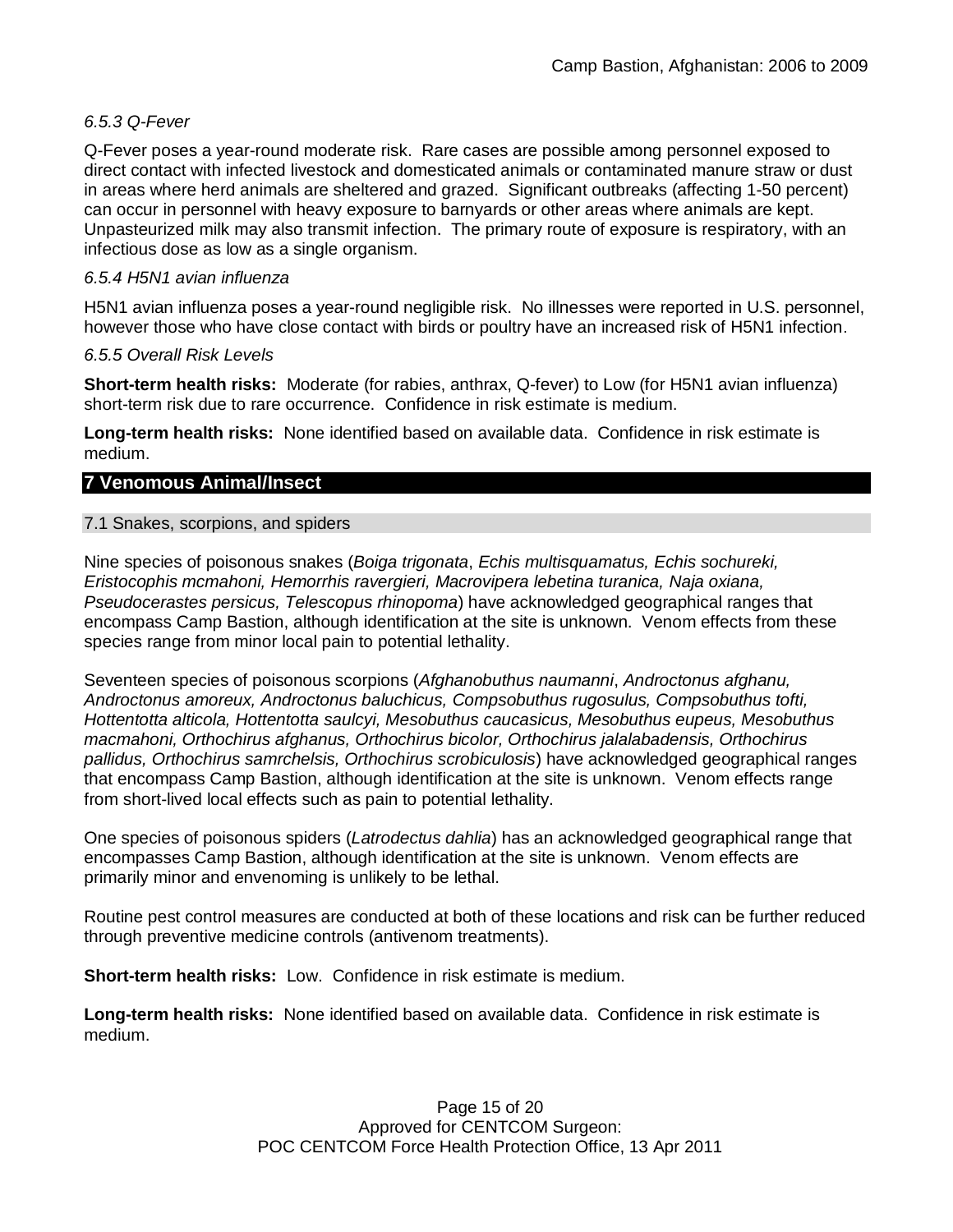## **8 Heat/Cold Stress**

#### 8.1 Heat

Summer (June - September) monthly mean temperatures range from 91 °F to 109 °F with an average temperature of 102 °F based on historical climatological data from the National Oceanic and Atmospheric Administration (NOAA). The health risk of heat stress/injury based on temperatures alone is Low (< 78 °F) from November – February, moderate (78-81.9°F) from March to April, high (82- 87.9°F) in October, and extremely high (≥ 88°F) from May to September. However, work intensity and clothing/equipment worn pose greater health risk of heat stress/injury than environmental factors alone (Goldman 2001). Managing risk of hot weather operations included monitoring work/rest periods, proper hydration, and taking individual risk factors (e.g. acclimation, weight, and physical conditioning) into consideration. Risk of heat stress/injury was reduced with preventive measures

#### 8.1.1 Short-term health risk:

**Low to Extremely High, mitigated to Low:** Risk of heat injury in unacclimatized or susceptible populations (older, previous history of heat injury, poor physical condition, underlying medical/health conditions), and those under operational constraints (equipment, PPE, vehicles) is extremely high from May to September, high in October, moderate from March to April, and low from November to February. The risk of heat injury was reduced to low through preventive measures such as work/rest cycles, proper hydration and nutrition, and monitoring WBGT. Confidence in the health risk estimate is low (Reference 7, Table 3-6).

#### 8.1.2 Long-term health risk:

**Low:** The long-term risk is Low. However, the risk may be greater for certain susceptible persons– those older (i.e., greater than 45 years), in lesser physical shape, or with underlying medical/health conditions. Long-term health implications from heat injuries are rare but may occur, especially from more serious injuries such as heat stroke. It is possible that high heat in conjunction with various chemical exposures may increase long-term health risks, though specific scientific evidence is not conclusive. Confidence in these risk estimates is medium (Reference 7, Table 3-6).

#### 8.2 Cold

#### 8.2.1 Short-term health risks:

Winter (December - March) temperatures range from 39 °F to 52 °F with an average temperature of 44 °F based on historical climatological data from the NOAA. Because even on warm days a significant drop in temperature after sunset by as much as 40 °F can occur, there is a risk of cold stress/injury year round when temperatures fall below 60 °F. The risk assessment for Non-Freezing Cold Injuries (NFCI), such as chilblain, trench foot, and hypothermia, is Low based on historical temperature and precipitation data. However, personnel may encounter significantly lower temperatures during field operations at higher altitudes. As with heat stress/injuries, cold stress/injuries are largely dependent on operational and individual factors instead of environmental factors alone.

**Low:** The health risk of cold injury is Low. Confidence in the health risk estimate is medium.

8.1.2 Long-term health risk: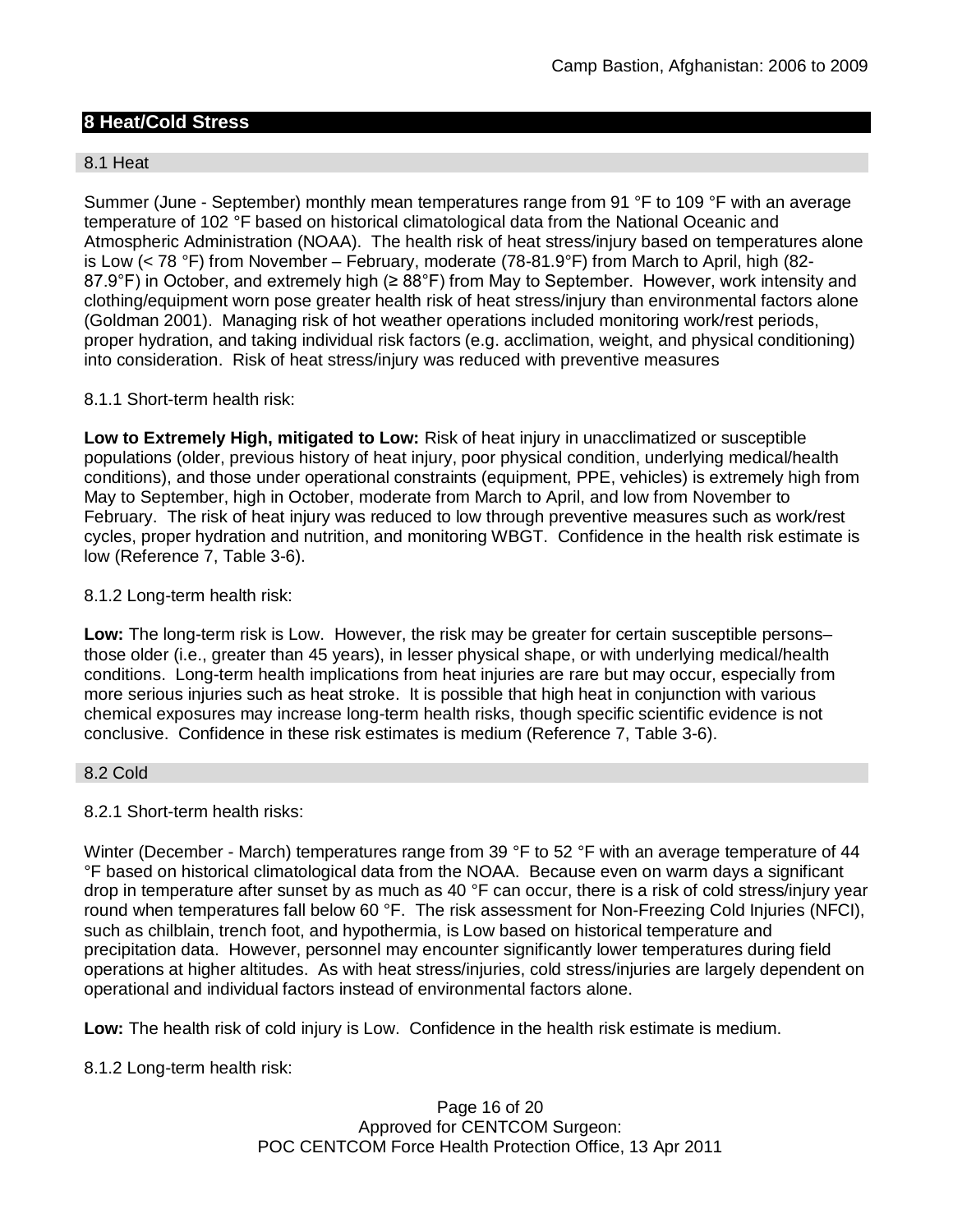**Low:** The health risk of cold injury is Low. Confidence in the health risk estimate is medium.

## **9 Noise**

#### 9.1 Continuous

No specific hazard sources were documented in the DOEHRS or MESL from 2006 to 2009 timeframe.

9.1.1 Short and long-term health risks:

## **Not evaluated.**

9.2 Impulse

No specific hazard sources were documented in the DOEHRS or MESL from 2006 to 2009 timeframe.

9.2.1 Short-term and Long-term health risks:

## **Not evaluated**.

## **10 Unique Incidents/Concerns**

10.1 Fuel/petroleum products/industrial chemical spills

#### **No data available.**

10.2 Waste Sites/Waste Disposal:

#### **No data available.**

10.3 Asbestos:

**No data available.**

10.4 Lead Based Paint:

## **No data available.**

10.5 Pesticides/Pest Control:

As DoD policy, pesticides are released to the Camp Bastion, Afghanistan environment as part of a planned program incorporating continuous monitoring, education, record-keeping, and communication to prevent pests and disease vectors from causing unacceptable damage to operations, people, property, materiel, or the environment.

An Environmental Industrial Hazards Role 2 Assessment, completed 15 November 2009 at Camp Bastion, confirmed pest control activities were being accomplished by formally contracted civilian pest management specialists, and that some pesticide products were stored and staged on-site. No reports

> Page 17 of 20 Approved for CENTCOM Surgeon: POC CENTCOM Force Health Protection Office, 13 Apr 2011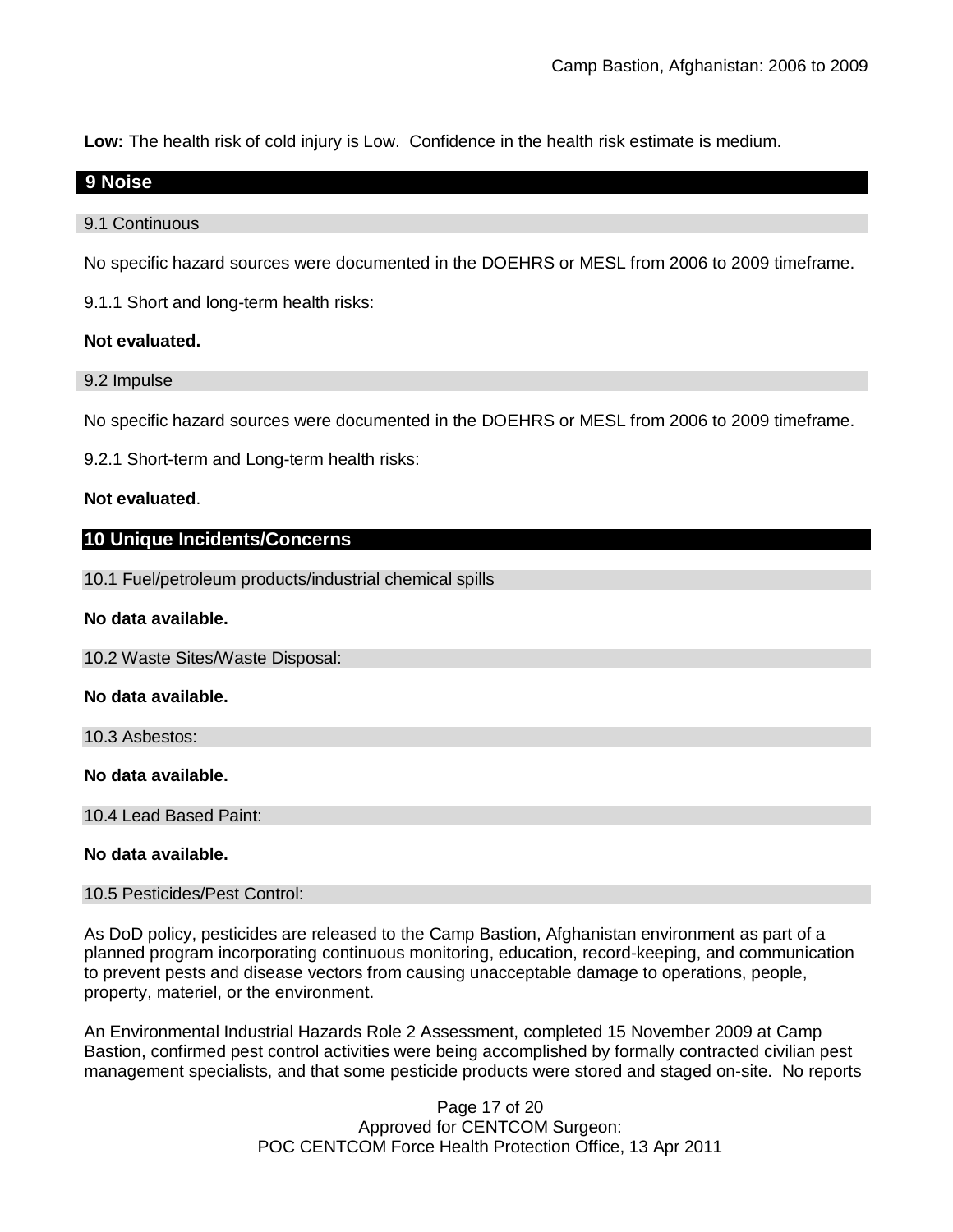are on file describing significant releases of concentrate pesticide formulations or pesticide dilutions as a result of pesticide storage, handling, and staging activities.

Pesticides used at Camp Bastion include rodenticides (bromadialone and brodifacoum) and insecticides (nithiazine, imidacloprid, and methomyl). The rodenticides are highly acutely toxic to humans and the insecticides range between moderately and highly acutely toxic. The potential for exposure through the dermal and inhalation routes is low and application techniques mitigate risk from accidental oral exposure.

Short-term and Long-term risks: **Low**. Confidence in the health risk assessment is medium (Reference 7, Table 3-6).

#### 10.6 Burn Pits:

Open burn pits are found on the north sides of Camp Bastion and Camp Leatherneck. These burn pits are used for the disposal, reduction and sanitization of domestic, catering and non hazardous wastes that are generated within both Camp Bastion (BSN) 1 and 2. Combustible, nonhazardous waste from Coalition Units and UK contractors is also disposed of within this facility. Incinerators are also used at the site but on a small scale and are primarily used for medical waste. Burn pit workers and any other personnel that work at or in close proximity of the burn pits may have a higher risk of exposure to burn pit emissions than the general population at Camp Bastion.

While not specific to Camp Bastion, the consolidated epidemiological and environmental sampling and studies on burn pits that have been conducted as of the date of this publication have been unable to determine whether an association does or does not exist between exposures to emissions from the burn pits and long-term health effects (Reference 10). The Institute of Medicine's review of long-term health consequences of exposure to burn pits in Iraq and Afghanistan suggests that service in Iraq or Afghanistan (i.e., a broader consideration of air pollution than exposure only to burn pit emissions) may be associated with long-term health effects, particularly in susceptible (e.g., those who have asthma) or highly exposed subpopulations, such as those who worked at the burn pit. Such health effects would be due mainly to high ambient concentrations of PM from both natural and anthropogenic sources, including military sources. If that broader exposure to air pollution turns out to be relevant, potentially related health effects of concern are respiratory and cardiovascular effects and cancer. Susceptibility to the PM health effects could be exacerbated by other exposures, such as stress, smoking, local climatic conditions, and co-exposures to other chemicals that affect the same biologic or chemical processes. Individually, the chemicals measured at burn pit sites in the study were generally below concentrations of health concern for general populations in the United States. However, the possibility of exposure to mixtures of the chemicals raises the potential for health outcomes associated with cumulative exposure to combinations of the constituents of burn pit emissions and emissions from other sources.

> Page 18 of 20 Approved for CENTCOM Surgeon: POC CENTCOM Force Health Protection Office, 13 Apr 2011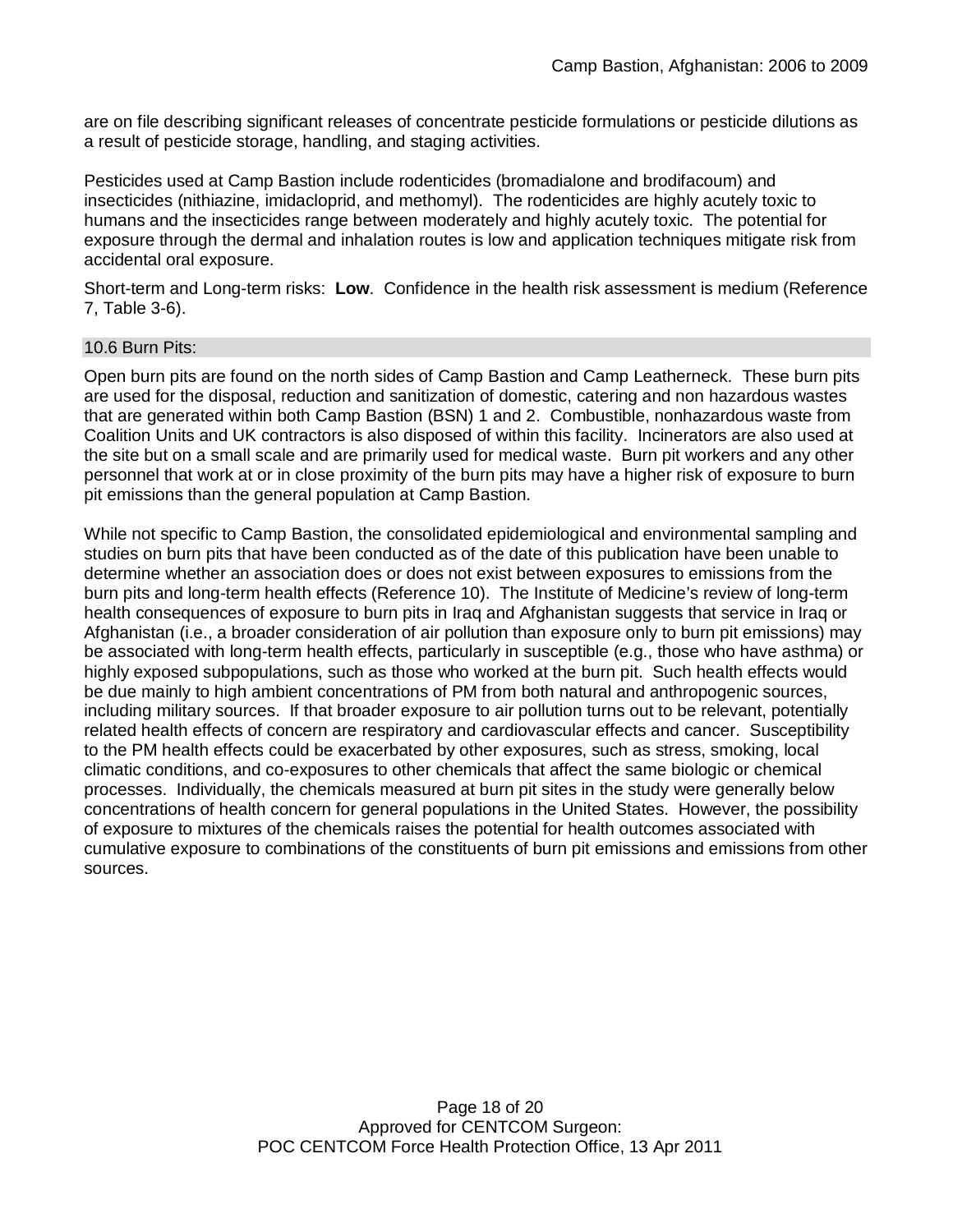## **11 References<sup>2</sup>**

- 1. Casarett and Doull's Toxicology: the Basic Science of Exposures, Chapter 2- Principles of Toxicology; Fifth Edition, McGraw Hill, New York.
- 2. Defense Occupational and Environmental Health Readiness System (referred to as the DOEHRS-EH database) at https://doehrs-ih.csd.disa.mil/Doehrs/. Department of Defense (DoD) Instruction 6490.03, *Deployment Health*, 2006.
- 3. DoDI 6055.05, Occupational and Environmental Health, 2008.
- 4. DoD OEHS Data Portal: https://doehsportal.apgea.army.mil/doehrs-oehs/ . Some of the data and reports used may be classified or otherwise have some restricted distribution.
- 5. JCSM (MCM) 0028-07, Procedures for Deployment Health Surveillance, 2007.
- 6. Occupational and Environmental Health Site Assessment (OEHSA), 2009.
- 7. USA PHC TG230, June 2010 Revision, Version 20
- 8. USACHPPM 2008 Particulate Matter Factsheet; 64-009-0708, 2008
- 9. Environmental Health Team United Kingdom Joint Force Medical Group Camp BASTION Operation HERRICK 9 BFPO 792, CAMP BASTION BURN PIT – COMBUSTION TIMES, 20 October 2008.
- 10. IOM (Institute of Medicine). 2011*.* Long-term health consequences of exposure to burn pits in Iraq and Afghanistan*.* Washington, DC: The National Academies Press.

Page 19 of 20 Approved for CENTCOM Surgeon: POC CENTCOM Force Health Protection Office, 13 Apr 2011

 $^2$  NOTE. The DOEHRS-EH database was queried to obtain the available sample data for air, soil, and drinking and nondrinking water sources at Camp Bastion. The data are currently assessed using the final draft TG230 2010 Revision (V20) and MEGs (Version 20) described above. The general method involves an initial review of the data which eliminates all chemical substances not detected above 1-yr negligible MEG. Those substances screened out are not considered acute or chronic health hazards so are not assessed further. For remaining substances, acute and chronic health effects are evaluated separately for air and water (soil is only evaluated for long term risk). This is performed by deriving separate short-term and long term population exposure level estimates (referred to as population exposure point concentrations (PEPC) that are compared to MEGs derived for similar exposure durations. If less than or equal to negligible MEG the risk is Low. If levels are higher than negligible then there is a chemical-specific toxicity and exposure evaluation by appropriate SMEs, which includes comparison to any available marginal, critical or catastrophic MEGs. For drinking water 15 L/day MEGs are used for the screening while site specific 5-15 L/day are used for more detailed assessment. For non-drinking water (such as that used for personal hygiene or cooking) the 'consumption rate' is limited to 2 L/day (similar to the EPA) which is derived by multiplying the 5 L/day MEG by a factor of 2.5. This value is used to conservatively assess non drinking uses of water.